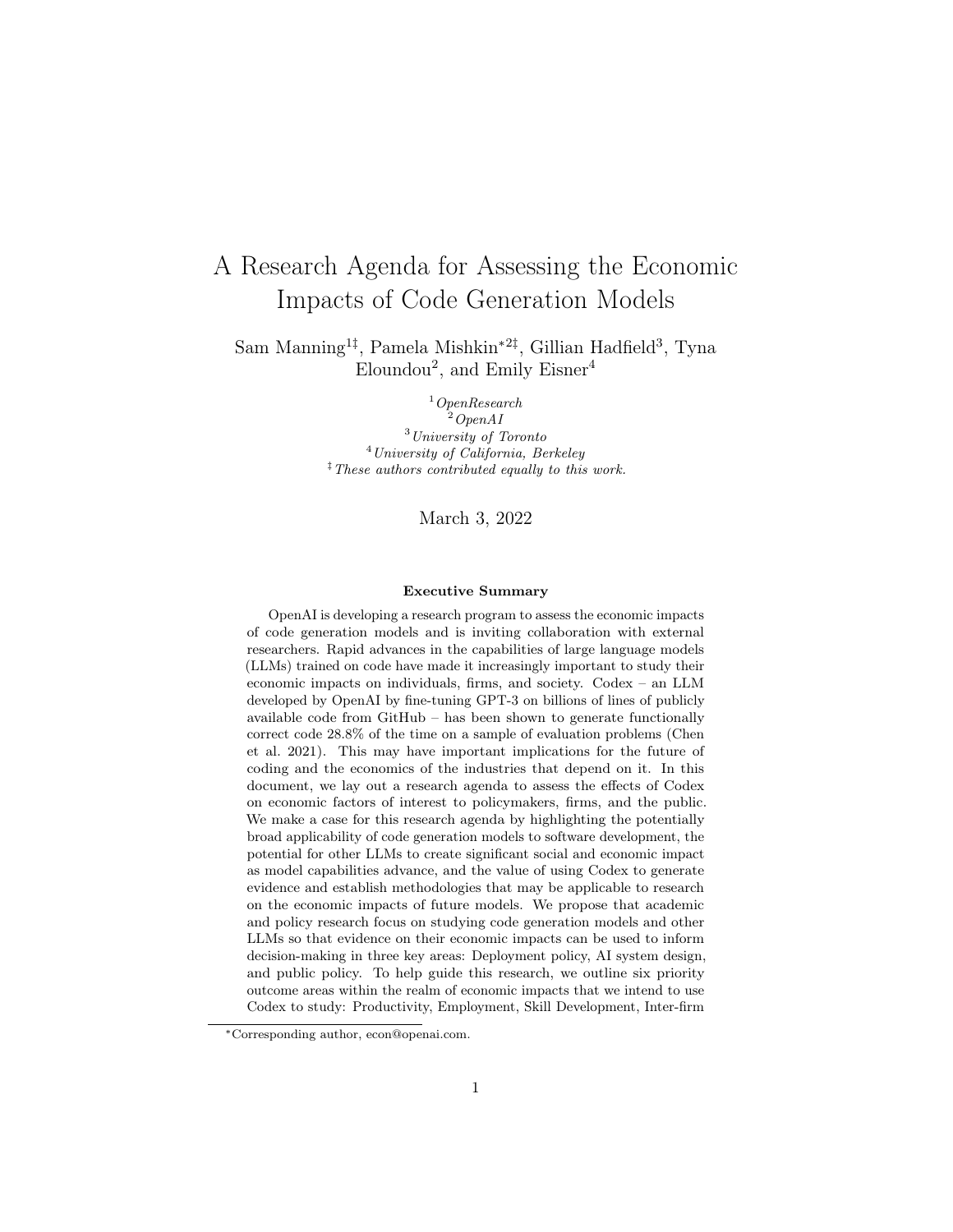Competition, Consumer Prices, and Economic Inequality. For each area, we briefly discuss previous literature on the impacts of artificial intelligence on each of these outcomes, describe questions that we believe to be key inputs to the three decision-making areas mentioned above, and provide examples of research that could be conducted with Codex. To catalyze work that builds off of this initial research agenda, we are announcing a [Call for Expressions of Interest](https://openai.com/blog/economic-impacts) from external researchers to collaborate with OpenAI researchers and customers to better measure the economic impacts of code generation models and other LLMs.

## 1 Introduction

OpenAI is building out a research program to assess the economic impacts of code generation models with the goal of developing tools, methods, and partnerships that can enable improved research on the economic impacts of powerful language models. As code generation models and other large language models (LLMs) improve, they have the potential to impact many aspects of society, including work, productivity, skill development, and other economic outcomes. The depth and scope of the effects of code-generating LLMs will depend on how widespread their use becomes, which in turn depends on factors such as their capabilities and limitations, ease of use, associated costs, and the regulatory and institutional environments in which they are deployed. The capabilities of present and future code generation models may complement and/or substitute for the tasks completed by workers in coding-centric occupations (engineers, data analysts, software developers, etc.) by, for example:

- Impacting the costs associated with coding tasks
- Impacting the relative productivity of capital versus labor in the production process
- Shifting the allocation of tasks in the production process to capital vs labor
- Impacting the demand for existing skills (coding-centric and not) and spurring demand for new skills

These potential impacts are complex. Therefore, the research community's ability to generate decision-relevant evidence on any of the research questions outlined in this document will be greatly enhanced by developing a range of productive partnerships, and we firmly believe that AI developers need to support external researchers undertaking this work, rather than conduct this research exclusively in-house. We hope this document serves as a starting point for collecting input from researchers, AI developers, policymakers, workers, labor unions, and firms interested in understanding the impacts of code generation models – and LLMs broadly – on economic outcomes. In Section 4 and in Table 1 below we highlight six research focus areas and key questions where OpenAI is interested in better understanding the economic impacts of code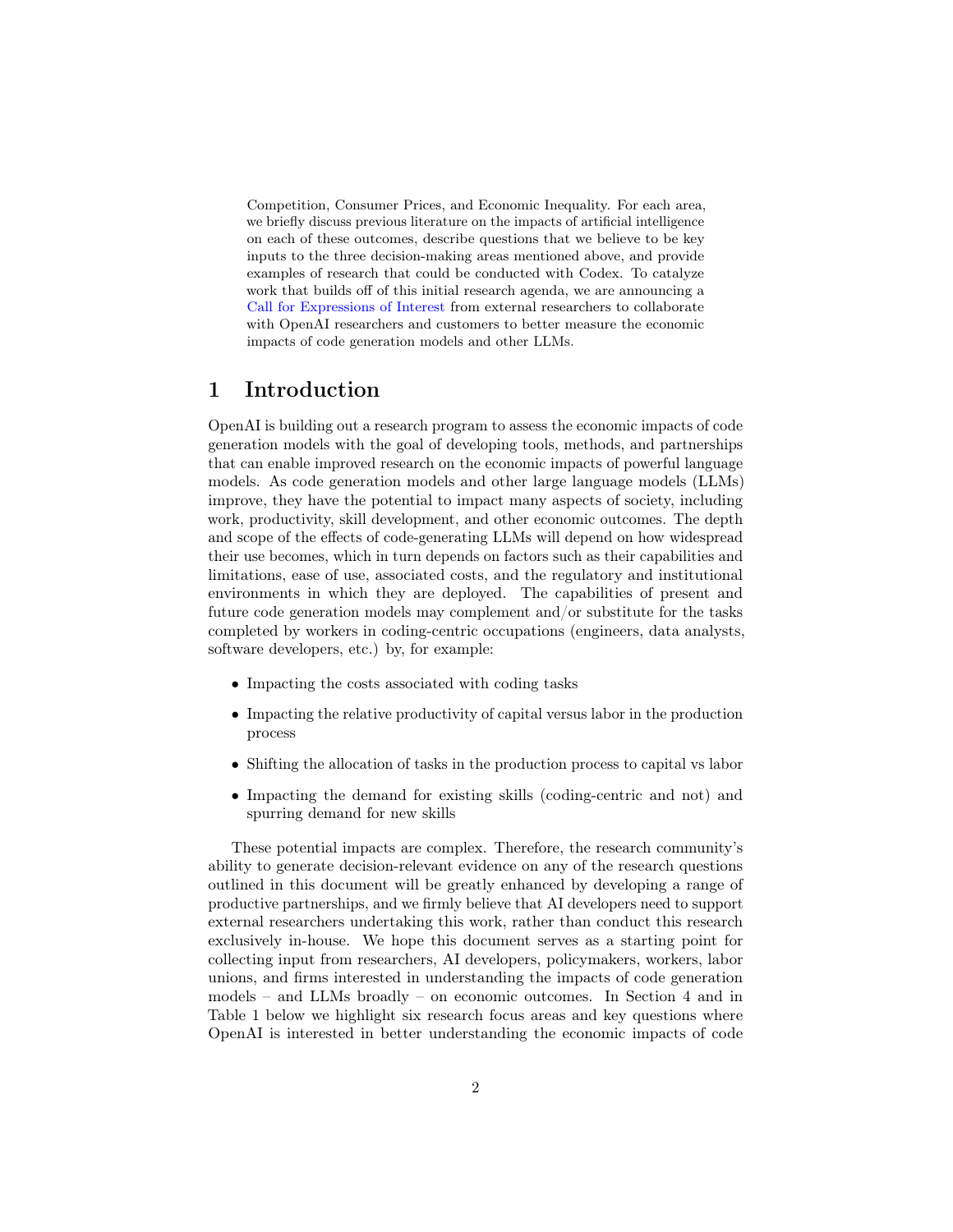generation models via Codex - an LLM developed by OpenAI that translates natural language to code (Chen et al. [2021\)](#page-17-0).<sup>[1](#page-2-0)</sup> Finally, we are issuing a [Call for](https://openai.com/blog/economic-impacts) [Expressions of Interest](https://openai.com/blog/economic-impacts) for external researchers to collaborate with OpenAI to better measure the economic impacts of code generation models, with the goal of building research methods and infrastructure that can be applied to other LLMs in the future. Similarly, we invite others deploying or using LLMs for code generation to support this work.

### 1.1 [Call for Expressions of Interest](https://openai.com/blog/economic-impacts)

We are seeking feedback on this research agenda, as well as expressions of interest from individuals who are interested in partnering with OpenAI to study the economic impacts of Codex and to advise future research efforts on the economic impacts of novel LLMs. We welcome research proposals from all social science disciplines, including but not limited to economics, labor studies, sociology, and political science. We are also interested in engagement with private companies who have already integrated Codex. If you or your organization have a proposal for a research collaboration or would be interested in helping guide how OpenAI thinks about these issues, please see the link above for details on how to submit an expression of interest.

## 2 Motivations

### 2.1 Consider economic impacts as part of the AI Safety framework

A key motivation for the research agenda we propose in this paper is to ensure AI safety: even though the current capabilities of Codex do not threaten large-scale economic disruption or harm to human systems, future capabilities of code generation or other LLMs could. It is critical to engage in research about the economic impacts of model capabilities today in order to be positioned to assess the safety of developing and releasing more advanced systems in the future.

Foundational work setting the technical AI safety research agenda by Amodei, Olah, and coauthors has focused on the problem of "accidents in machine learning systems," while strongly supporting further work on privacy, security, fairness, economics, and policy (Amodei et al. [2016\)](#page-16-0). The authors highlight the policy question "How do we predict and respond to the economic and social consequences of ML?" recognizing it as an important area, overlapping with other technical AI safety concerns, that warrants dedicated research. While far from the only such example, socioeconomic impacts are increasingly relevant as AI systems see increased adoption in and interaction with society (Weidinger et al. [2021\)](#page-20-0).

<span id="page-2-0"></span><sup>1</sup>This document does not present a comprehensive list of all potential areas of economic impact that would benefit from further research. This research agenda is an initial attempt at priority-setting given the range of critical questions on the economic impact of code generation models, and we are eagerly seeking feedback on what those priorities should be.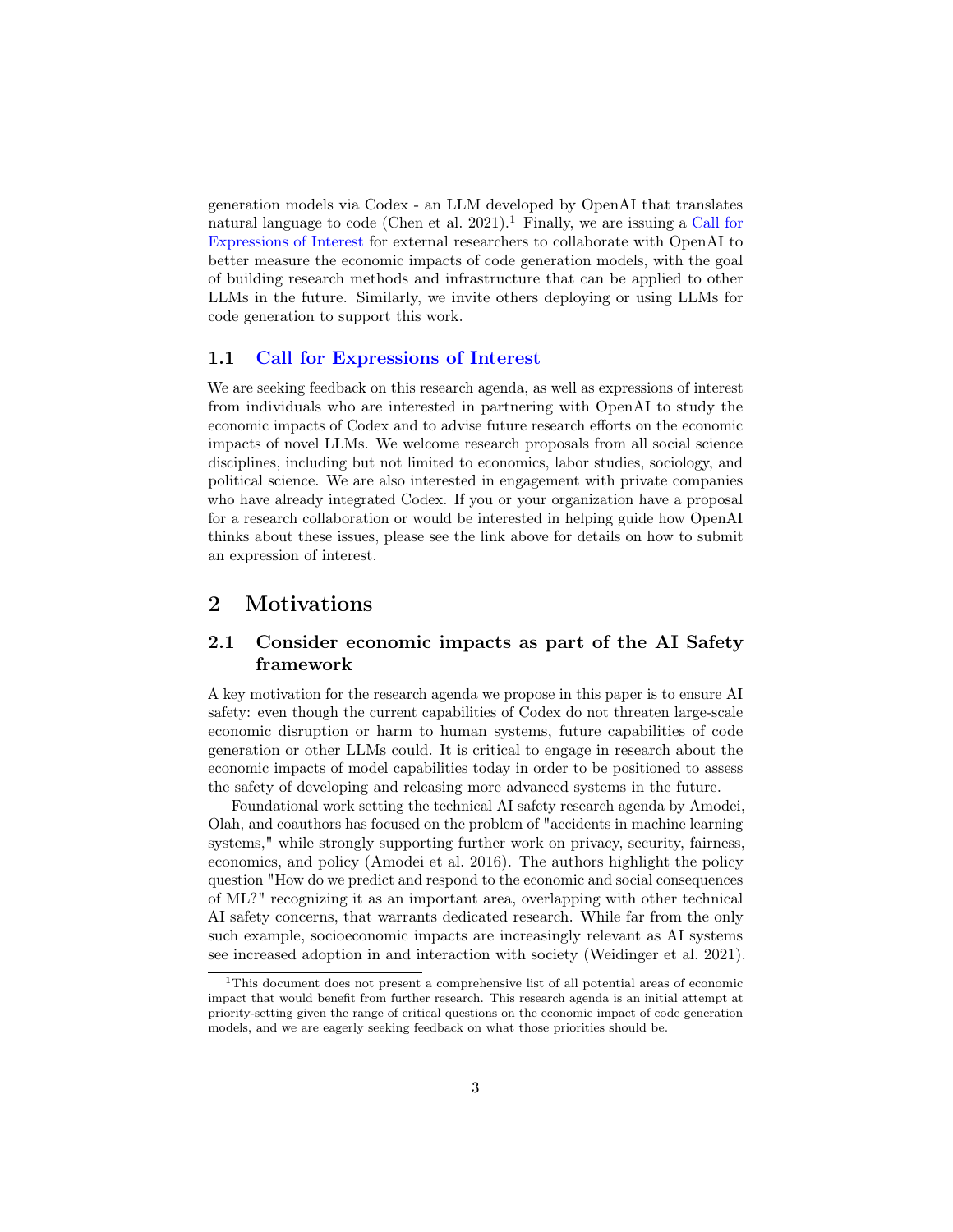| Direct Impacts & Priority Subquestions   |                                                                                                                                                                                                                                                                                                                                                                                                                                                                                                       |                                                                                                                                                                                                                                                                                                                                                                                                                                              |
|------------------------------------------|-------------------------------------------------------------------------------------------------------------------------------------------------------------------------------------------------------------------------------------------------------------------------------------------------------------------------------------------------------------------------------------------------------------------------------------------------------------------------------------------------------|----------------------------------------------------------------------------------------------------------------------------------------------------------------------------------------------------------------------------------------------------------------------------------------------------------------------------------------------------------------------------------------------------------------------------------------------|
| Research<br>Area                         | <b>Subquestions</b>                                                                                                                                                                                                                                                                                                                                                                                                                                                                                   | <b>Examples</b>                                                                                                                                                                                                                                                                                                                                                                                                                              |
| Productivity                             | • What is the impact of Codex adoption on firm, team, and<br>worker productivity?<br>• What are the firm, worker, and use-case characteristics that<br>drive differential impacts on productivity?<br>• What are the mechanisms through which productivity<br>impacts on firms, teams, and workers are realized?                                                                                                                                                                                      | • Random assignment of model across workers, teams, and/or<br>firms to assess impact on productivity-related outcomes<br>• Longitudinal study of the production process as Codex<br>applications are adopted and developed over time<br>• Cataloging of products and projects built using Codex                                                                                                                                              |
| Employment                               | • What is the impact of Codex adoption on the demand for<br>human coding labor?<br>• What is the impact of Codex adoption on the demand for<br>human labor in non-coding roles?<br>• What human coding tasks are most likely to be substituted<br>by Codex and how is that labor reallocated?<br>• What new tasks does Codex introduce into the production<br>process and what skills are demanded to complete them?<br>• What is the impact of Codex adoption on job quality?                        | • Development of better benchmark datasets that map job<br>tasks to model capabilities<br>• Random assignment of model across workers, teams, and/or<br>firms to assess impact on labor demand and job quality<br>• Longitudinal study of team structure and labor demand as<br>Codex applications are adopted and developed over time<br>• Monitoring of job postings for tasks requiring proficiency<br>with Codex or complementary skills |
| Skill Devel-<br>opment                   | • How does the introduction of Codex to coding education<br>programs change the skills that learners develop?<br>• How does the adoption of Codex for use by advanced coders<br>impact their coding innovation, creativity, and skill<br>development?<br>• What non-coding skill development trends are affected most<br>by the applications built using the Codex API?<br>• What implications does the use of Codex in education and<br>training have for amplification of certain coding practices? | • Qualitative data collection on the impact of Codex<br>introduction to coding education programs on learning<br>outcomes<br>$\bullet$ Random assignment of model across workers, teams, and/or<br>firms to assess impact on coding and non-coding skill<br>development                                                                                                                                                                      |
| Indirect Impacts & Priority Subquestions |                                                                                                                                                                                                                                                                                                                                                                                                                                                                                                       |                                                                                                                                                                                                                                                                                                                                                                                                                                              |
| Research<br>Area                         | <b>Subquestions</b>                                                                                                                                                                                                                                                                                                                                                                                                                                                                                   | <b>Examples</b>                                                                                                                                                                                                                                                                                                                                                                                                                              |
| Consumer<br>Prices                       | • What is the impact of Codex adoption on the price of goods<br>and services produced by the adopting entity?<br>• What mechanisms drive observed impacts on prices, and how<br>might these impacts scale with model improvements?                                                                                                                                                                                                                                                                    | • Development of an empirical framework for assessing the<br>impact of code generation models on consumer prices                                                                                                                                                                                                                                                                                                                             |
| Inter-firm<br>Competi-<br>tion           | • What is the impact of Codex adoption on firm growth? How<br>is this impact mediated by firm, industry and use-case<br>characteristics?<br>$\bullet~$ Under what circumstances might Codex adoption increase<br>the risk of harmful monopolies?                                                                                                                                                                                                                                                      | • Identification of the firm and use-case characteristics that are<br>likely to correlate with accelerated growth due to Codex<br>adoption<br>• Development of an empirical framework for assessing the<br>impact of code generation models on intra-firm competition                                                                                                                                                                        |
| Economic<br>Inequality                   | • How does Codex adoption correlate with indicators of<br>economic opportunity at the firm level (industry type, firm<br>size, location, etc.) and individual level (income, wealth, race,<br>gender, skills, zip code, etc.)<br>• How can alternate deployment strategies reduce the risk of<br>harmfully exacerbating economic inequalities?<br>• How does Codex adoption change labor demand across the<br>income and skill distribution?                                                          | • Analysis of firm characteristics for firms that do and don't<br>adopt Codex<br>• Development of an empirical framework for assessing the<br>impact of code generation models on income and wealth<br>distributions<br>• Monitoring and analyzing the evolution of wages across firms<br>that do and don't adopt Codex (random assignment possible)                                                                                         |

Table 1: Research focuses, key questions, and examples of research to collect evidence on economic impacts.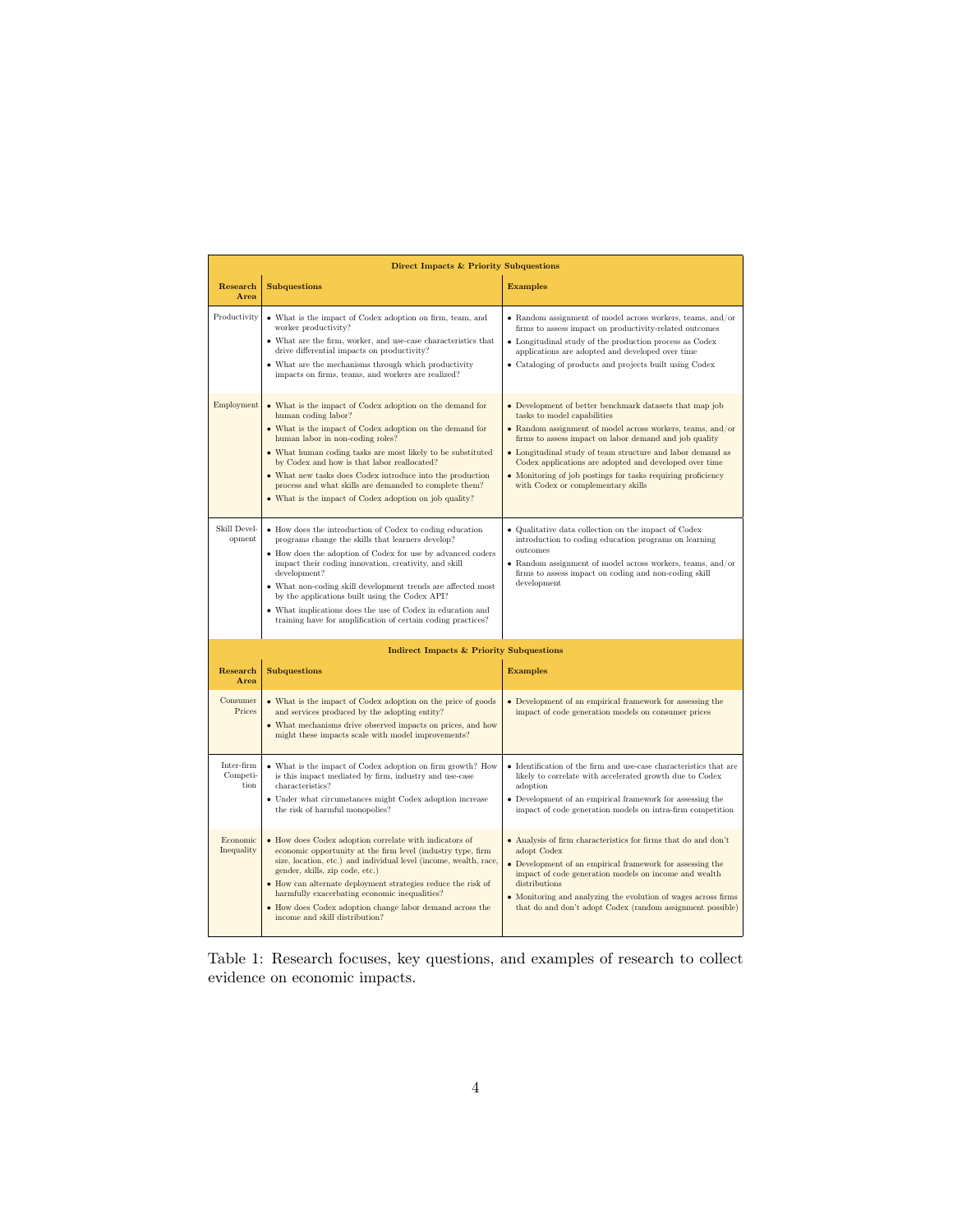Systematic explorations of what might be considered "socio-economic safety" of models—the potential impacts of powerful AI systems on people and society as they interact with existing economic, social, and political institutions— may yield insights that are valuable to policymakers.

Absent policy intervention, LLMs may result in socio-economic safety risks by causing sudden negative impacts on the demand for human labor, increasing the frequency of labor market transitions, and exacerbating inequality, for example. Job displacement is associated with a range of negative impacts, including subsequent unemployment, long-term earnings losses, reduced psychological and physical well-being, family disruption, and lower levels of children's educational attainment and well-being (Brand [2015,](#page-17-1) Young [2012,](#page-20-1) Schmillen [2020\)](#page-19-0). Beyond affecting individual outcomes, economic impacts have the potential to shape the societal risk landscape in important ways. For example, at a societal level, sharp changes in the demand for human labor have been linked to higher levels of social unrest (Caprettini and Voth [2020\)](#page-17-2). Depending on the fungibility of skills for those who experience a reduction in labor market opportunities as a result of AI system deployment, increasingly capable models risk exacerbating wage inequality, which in turn can amplify societal cleavages (Acemoglu and Restrepo [2021,](#page-16-1) Van de Werfhorst and Salverda [2012\)](#page-20-2). In addition, differential access to required inputs to powerful LLMs – such as hardware, internet access, and digital literacy – will also perpetuate economic inequities (Weidinger et al. [2021\)](#page-20-0). We must take these risks seriously and consider the potential implications for socio-economic safety when crafting deployment strategies and complimentary public policy proposals aimed at promoting well-being.

### 2.2 Incorporate economic impacts as inputs to key decisions

A central motivation for measuring economic impacts is to help researchers, firms, policymakers and the public better understand the populations most likely to benefit and those that could be negatively impacted from the adoption of AI systems that leverage LLMs. By better understanding the ways in which code generation models like Codex can impact economic outcomes for various actors in society, we can help inform decision-making in the three areas listed below.

- Deployment policy: Projected economic impacts are one of many criteria AI developers can use to inform if, when, and how a new system should be deployed to users and potential beneficiaries. By developing a deeper empirical understanding of the economic impacts of code generation models, research in this area can drive improved deployment policy that considers economic well-being as a key outcome.
- AI system design: Building our collective understanding of how a model like Codex can have tangible impacts on outcomes like productivity, employment, and skill development can illuminate ways in which future models can be designed for greater positive economic impact and fewer harms.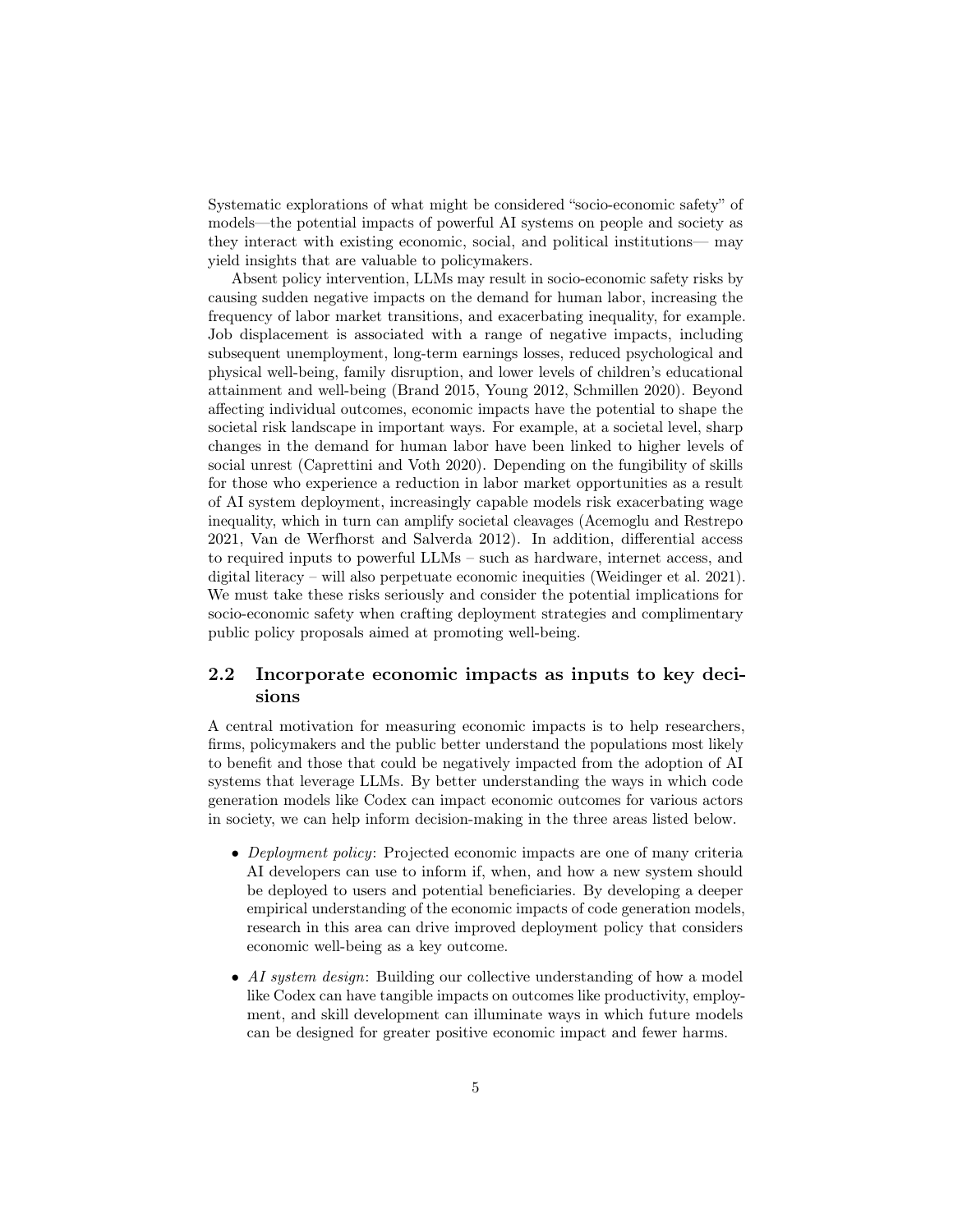• *Public policy:* Research on the outcomes described in this agenda can identify potential economic impacts for which public policy intervention may be a helpful tool to improve economic outcomes and mitigate inequities that could be the product of the deployment of increasingly capable AI systems. A core goal of this stream of research is to generate improved data and produce novel evidence that can inform the policymaking process.

### 2.3 Build a test case for future research on the economic impacts of language models

The research that will be immediately shaped by this agenda will focus on the economic impacts of Codex, but we expect this research agenda to serve as a starting point for economic impacts research that can be applied more generally for future AI systems. There have been rapid advances in language model capabilities over the past several years (Brown et al. [2020,](#page-17-3) Dhariwal et al. [2020,](#page-17-4) Rae et al. [2022,](#page-19-1) Smith et al. [2022,](#page-19-2) Radford et al. [2021,](#page-19-3) Sun et al. [2021\)](#page-19-4) and we recognize that as this progress continues, there will be a heightened need to carefully understand the evolution of economic impacts and translate this research into forecasting capabilities for new models. By articulating and executing on this research agenda via Codex, we aim to identify gaps in our approach, build research partnerships, solicit feedback, collect data on economic outcomes, and establish learning priorities that improve our collective ability to conduct policyrelevant economic impacts research on increasingly powerful language models in the future. The success of this agenda rests on the collaboration of the AI research community, policymakers, economists, and workers and we welcome your input.

### 2.4 Ensure that the economic impacts of progress towards AGI are broadly beneficial to humanity

OpenAI's mission is to ensure that artificial general intelligence  $(AGI)$  – defined in OpenAI's charter as "highly autonomous systems that outperform humans at most economically valuable work" – benefits all of humanity (OpenAI [2018\)](#page-19-5). An important tenet of OpenAI's deployment philosophy and policy is understanding and mitigating the safety risks of powerful AI models before deployment. If successful, highly capable autonomous systems are not only expected to transform the nature and quality of many jobs, but also perhaps engender structural economic changes, with impacts on inequality and employment. Previous major technological shifts such as the industrial revolution had positive long-run effects on many facets of economic life, yet they also caused economic hardship for segments of society that were affected by negative labor market shocks (Frey [2019\)](#page-18-0). Therefore, it is critical that we generate evidence on the nature and distribution of impacts of new AI systems to ensure that their development and deployment can promote broad benefit to humanity in the short, medium, and long term.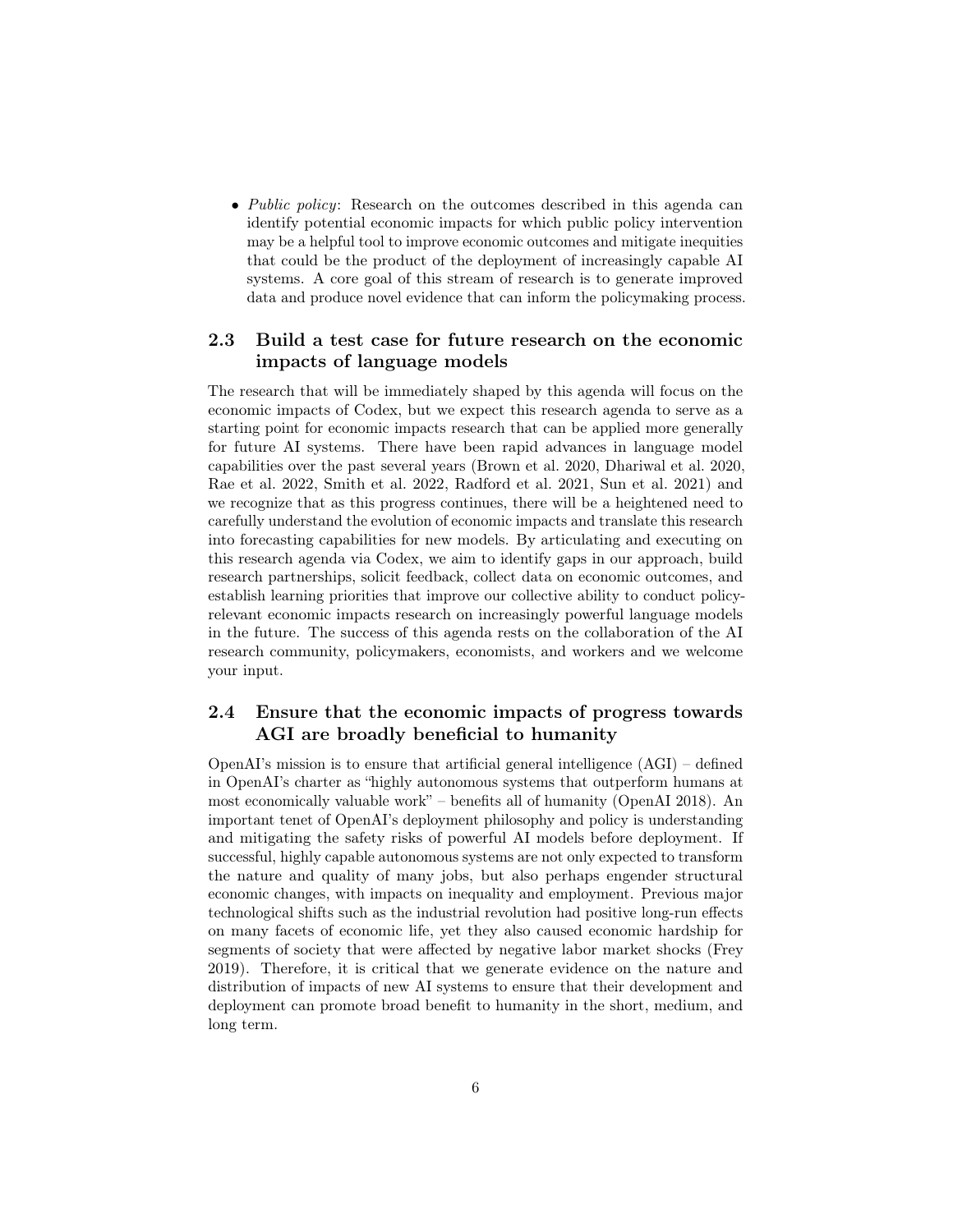# 3 What is Codex?

The economic impacts we will focus on in this research agenda are relevant to code generation models broadly. However, we plan to leverage OpenAI's Codex model to execute on this research agenda in the near-term. Codex is an example of an LLM - an artificial intelligence model trained to predict text to follow a given string of input text. For example, if an LLM like OpenAI's GPT-3 is given the prompt "I like to eat pizza because", it might generate the text "it is delicious." Codex is a fine-tuned version of OpenAI's GPT-3, meaning that it inherits GPT-3's language capacity and is given additional training on a wide range of programming languages (Brown et al. [2020,](#page-17-3) Chen et al. [2021\)](#page-17-0). Its capabilities in natural language give it a remarkable ability to generalize to a wide range of tasks associated with coding, including code generation, code completion, code repair, code translation and code question answering. These capabilities have made it useful for a range of practical tasks, including generating code from natural language descriptions, writing documentation or unit tests for code snippets, completing partially written code, writing explanations for code snippets and fixing bugs in code. The model also has important limitations, namely that it often produces insecure code, can produce code that is not aligned with what the user intended, and is susceptible to reproducing or amplifying biases in the training data (Chen et al. [2021\)](#page-17-0).



a function, one might start with a prompt: some text that Codex uses as input for its generation. a and b above are prompts that we passed to Codex, containing the function name and expected arguments. Codex took a turn and completed a into the snippet in c and completed b into the snippet in d.

Codex can be accessed via an API, which users can access directly or via other products built using the API. A prominent example of a Codex-based application is Github Copilot – a tool developed by GitHub and OpenAI to autocomplete code and generate code based on natural language comments. In addition to Codex's built-in capabilities, Copilot is ever-present in compatible programming environments, suggesting code completions throughout a session, and it has the ability to propose up to 10 suggested code completions if requested.

As Codex's capabilities evolve, and as more developers build on top of the API, it is likely that the available applications will also evolve. While these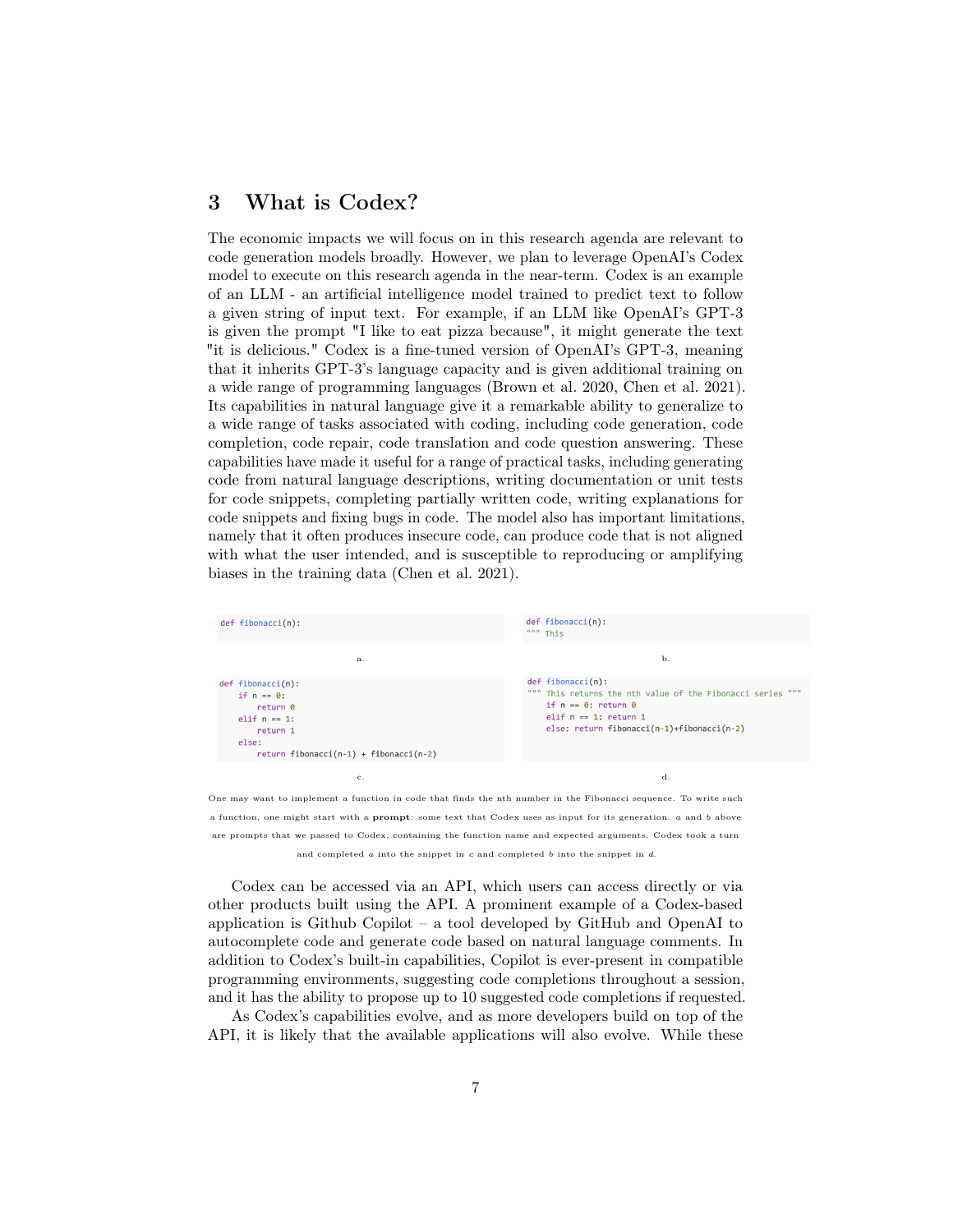applications will be designed and released by external parties, OpenAI will likely exert some control over the capabilities of the underlying Codex model. Therefore, the economic impacts of Codex depend on the model's inherent capabilities, and how widely used its downstream applications become. Understanding the core aspects of Codex adoption is essential to identifying the mechanisms through which Codex could have observable economic impacts, particularly as OpenAI controls the levers of who is given access and for what use cases. Furthermore, studying the mechanisms of potential economic impacts is critical to ensuring that research at OpenAI and in the broader community prioritizes the most pressing questions, identifies blindspots where potential economic harms might exist, and makes evidence-based assumptions about how economic impacts may change as model capabilities evolve.

# 4 Research Agenda: Focus Areas

This section outlines several preliminary focus areas for our research agenda on the economic impacts of code generation models. We divide these focus areas into two categories:

- 1. Direct impacts, which will include productivity, employment, and skill development, and
- 2. Indirect impacts which will include inter-firm competition, consumer prices, and economic inequality.

The distinction between direct and indirect impacts is not meant to understate the importance of the indirect impacts as drivers of economic well-being. The categorization is useful to highlight the fact that research on direct impacts will often be a necessary input for precise research on indirect impacts. For example, to assess the impacts of code generation models on economic inequality, it is critical to better understand the distribution of impacts on employment and wages. Similarly, in order to enhance our understanding of how these models impact consumer prices, it is helpful to measure whether or not they introduce any changes in productivity within the production process for goods and services.

While this section identifies potential economic impacts of code generation models beyond just Codex, we plan to use Codex to generate evidence on the magnitude and direction of impacts. As such, we speak below about the potential impacts that Codex specifically may have on individuals, firms, and society.

The impacts of LLMs such as Codex on economic outcomes will vary widely depending on a number of underlying factors (Frank et al. [2019,](#page-17-5) Klinova and Korinek [2021,](#page-18-1) Trammell and Korinek [2021,](#page-20-3) Weidinger et al. [2021\)](#page-20-0). Understanding the differential impact of code generation models – whether mediated by use-case, geography, labor market, firm, or individual characteristics – will be a priority for research across all of the focus areas described below.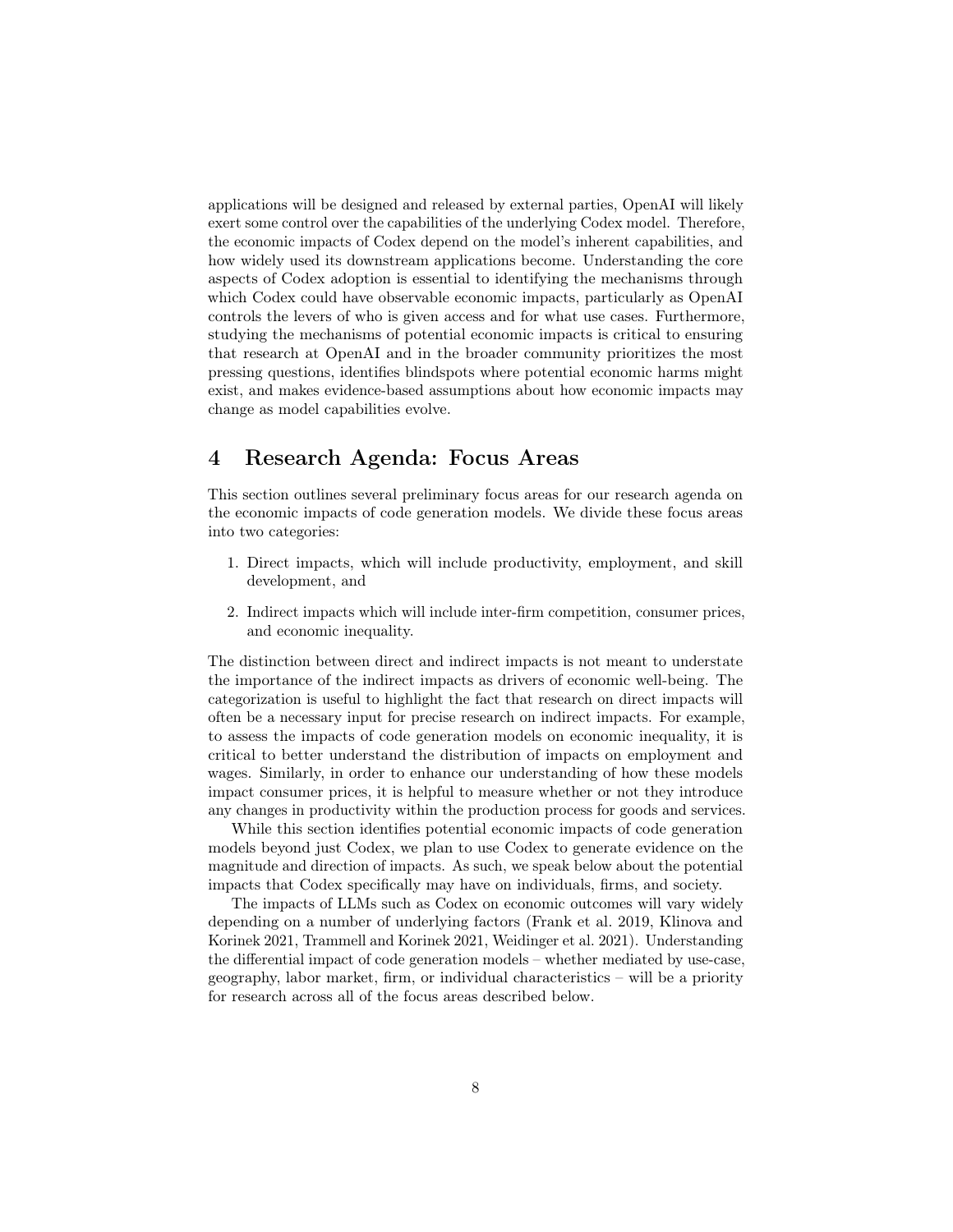#### 4.1 Direct Impacts

#### 4.1.1 Productivity

Background Neoclassical economic theory predicts that at the aggregate level, technological progress increases overall productivity (Romer [1990,](#page-19-6) Solow [1956\)](#page-19-7). However, recent decades have not seen as strong productivity growth as might have been expected given rapid advancement in technology (Gordon [2018,](#page-18-2) Brynjolfsson, Rock, and Syverson [2017\)](#page-17-6). In order to project the oncoming productivity impacts of AI, Brynjolfsson, Benzell, and Rock warn against relying on previous trends and instead suggest a need to "... study and understand the specific technologies that actually exist and make an assessment of their potential." (Brynjolfsson, Benzell, and Rock [2020\)](#page-17-7) The roll-out of Codex presents an opportunity to study the micro-level impact of code-generating AI on individual level productivity, a subject that will be key to understanding the current relationship between technological progress and economic growth.

Damioli and coauthors take a step in this direction by examining data from 5,257 firms worldwide that filed one or more patents related to AI between 2000 and 2016 (Damioli, Van Roy, and Vertesy [2021\)](#page-17-8). The authors find that AI patent applications have a positive effect on within-firm labor productivity. This study is among the first to estimate a causal relationship between new AI technologies and the productivity of the firms that develop those technologies. Indeed, literature on the causal impact of AI on individual firms is scarce, largely due to a lack of firm-level data. Multiple recent papers make an explicit call for more firm-level data in order to build a clearer understanding of the impact of AI on a range of economic outcomes, and how those impacts are mediated by firm characteristics (Seamans and Raj [2018,](#page-19-8) Frank et al. [2019\)](#page-17-5). Through OpenAI's partnerships with firms that have adopted Codex, we intend to build on previous research that has used novel data collection approaches to measure the impact of code generation tools on productivity (Xu, Vasilescu, and Neubig [2021\)](#page-20-4) and respond directly to this call for further firm-level data by examining the impact of Codex on both worker and firm-level measures of productivity.

How Codex May Impact Productivity Codex has the potential to increase the productivity of individual workers in coding-centric roles. The adoption of Codex could reduce the amount of time needed to look up syntax, reference old code, add documentation, write basic programs or switch between tasks and projects. Individuals who use Codex models or applications could also realize productivity effects via faster code, higher code quality, or improved documentation. Through the applications built with Codex, productivity could be enhanced not solely for coding tasks but for many tasks related to design, engineering, and data visualization. We are interested in understanding the distribution of productivity impacts on workers across the spectrum of tasks, skills and roles. This includes workers in coding-centric roles as well as workers in non-coding positions who may be affected by increased automation or adoption of productivity-enhancing tools built using Codex.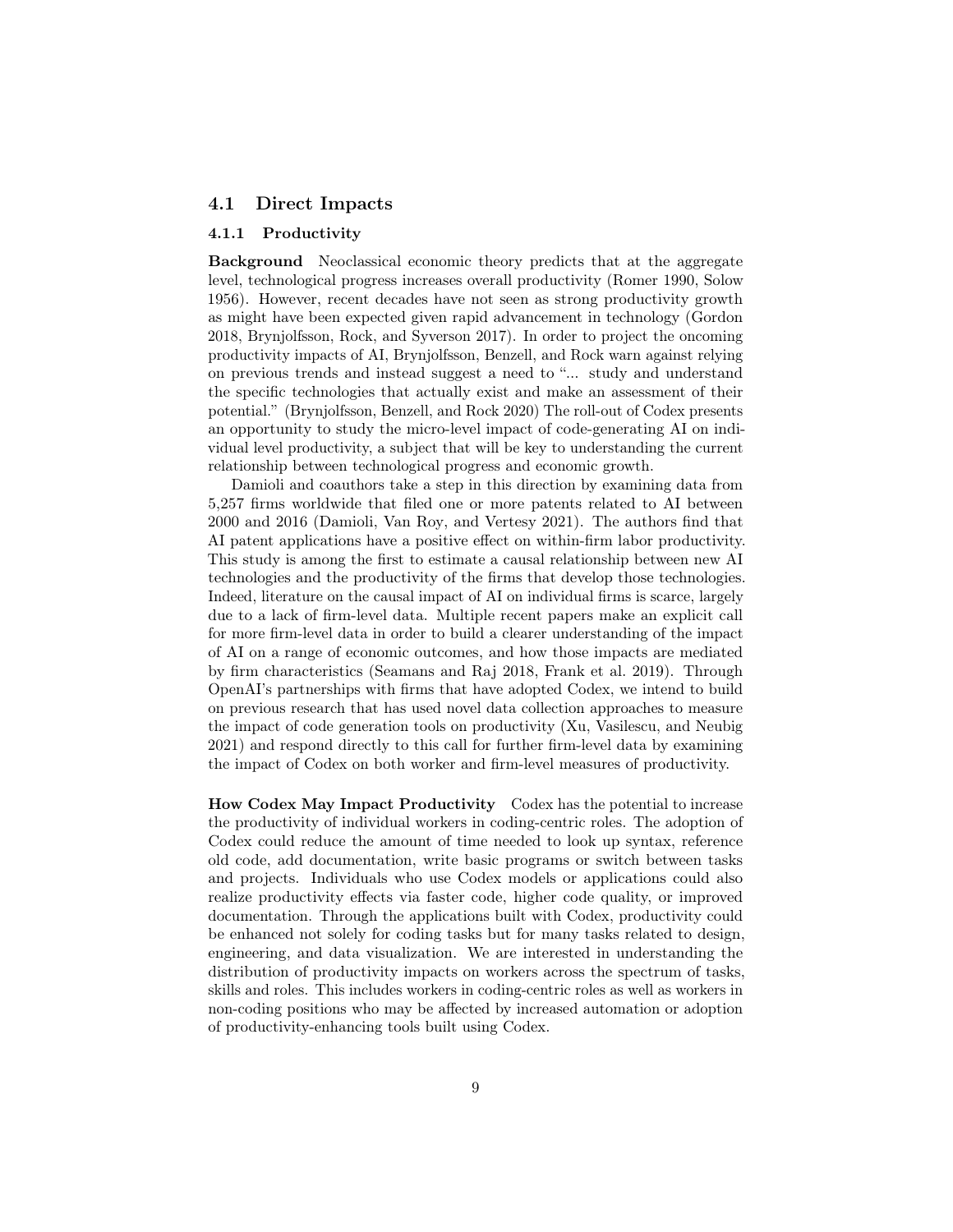#### Broad Research Questions

- What is the impact of Codex adoption on firm, team, and worker productivity?
- What are the firm, worker, and use-case characteristics that drive differential impacts on productivity?
- What are the mechanisms through which productivity impacts firms, teams, and individual workers?

#### 4.1.2 Employment

Background A growing literature in economics has renewed the recent focus of researchers on the potential impacts of technological advancement on employment (Acemoglu and Restrepo [2018,](#page-16-2) Autor [2015,](#page-16-3) Brynjolfsson and McAfee [2014,](#page-17-9) Mokyr, Vickers, and Ziebarth [2015,](#page-18-3) Tolan et al. [2021\)](#page-19-9). Frey and Osborne estimate that 47% of total US employment is susceptible to automation (Frey and Osborne [2017\)](#page-18-4). Aghion and coauthors highlight that the aggregate effects of AI on employment will be heavily mediated by competition, labor, and education policy (Aghion, Antonin, and Bunel [2020\)](#page-16-4). Expert forecasts vary in their predictions, but overall suggest a considerable chance that AI will surpass human capabilities at most tasks within several decades.[2](#page-9-0)

How Codex May Impact Employment The adoption of Codex and other code-generating AI could have a potentially large impact on employment in the technology and information sectors. As Codex's capabilities continue to expand, Codex may eventually serve as a substitute for a larger share of coding tasks currently completed by human labor. Alternatively, Codex may augment human labor such that it is adopted as a net complement to labor and increases the demand for workers who perform tasks such as detailed code review, intensive quality assurance, or the application of sales and logistics expertise. Additionally, Codex could spark a need for new skills, changing team composition and shifting demand towards new tasks in which labor has a comparative advantage, a phenomenon researchers have called the "reinstatement effect" (Acemoglu and Restrepo [2019\)](#page-16-5). The effects of code generation models on the completion of micro-work tasks outsourced by firms to gig-economy workers is another potential avenue of impact on worker opportunity and well-being.

With respect to Codex, we are interested in empirically assessing how these dynamics will unfold, particularly as the model progresses in its capabilities. Understanding the balance of displacement versus reinstatement of tasks and jobs across different industries, firms, and use-cases is an essential input to

<span id="page-9-0"></span><sup>2</sup>Expert forecasts collected by Grace and coauthors, for example, give a 50% chance that AI systems will outperform humans at all tasks by 2063, and a 10% probability that those capabilities will exist by 2027 (Grace et al. [2018\)](#page-18-5). More recent forecasts collected by Gruetzemacher and coauthors suggest there is a 50% chance that AI systems would be capable of automating 90% of human tasks by 2045.(Gruetzemacher, Paradice, and Lee [2020\)](#page-18-6)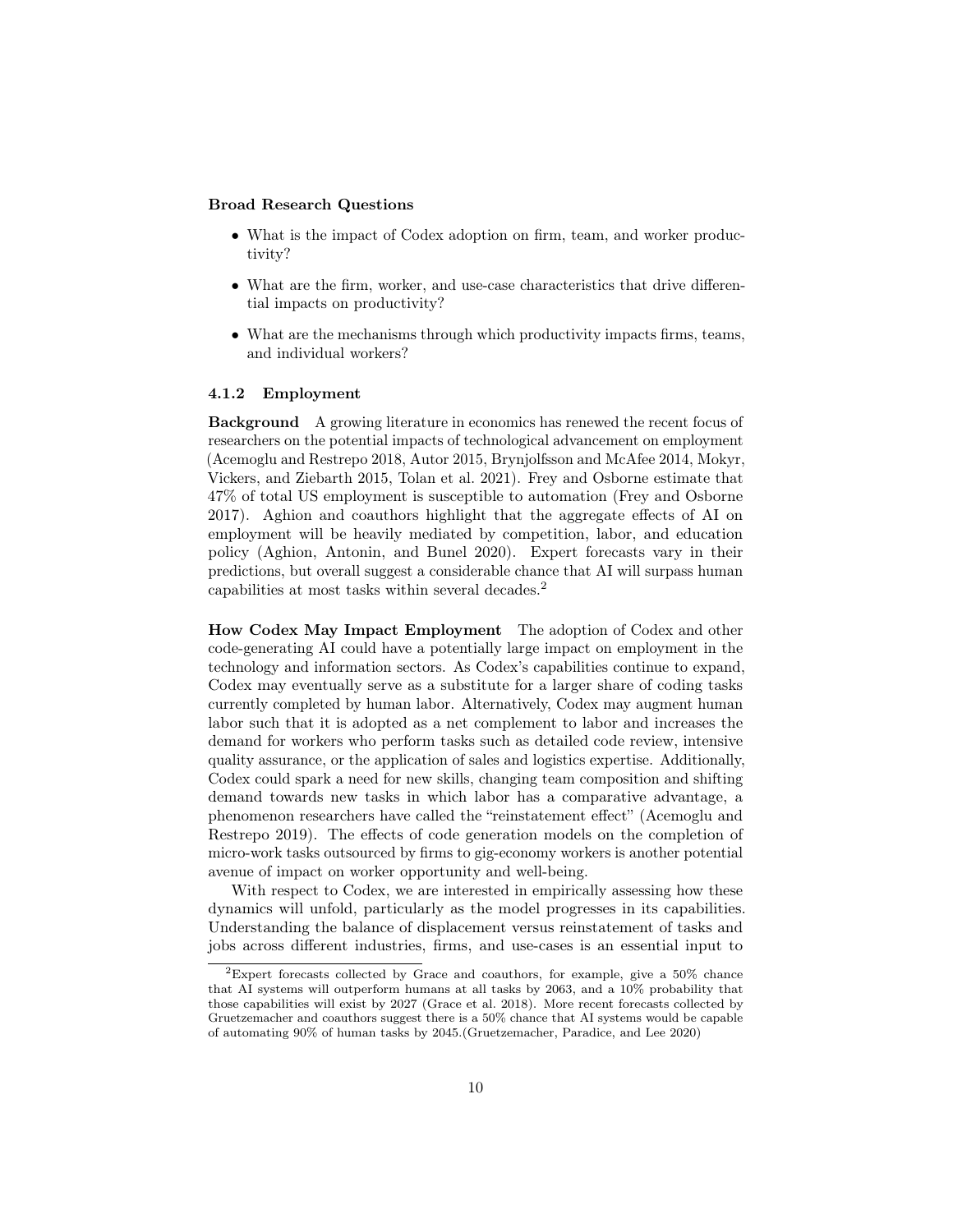forecasting future direct labor market impacts as the capabilities of Codex and other code-generating models evolve.

Of particular interest is whether we can leverage worker and firm-level data to identify trends in the potential demand shifts for various types of skills and how fungible those skills are in the labor market. If we expect Codex to drive down demand for entry level coders (or other roles with rote and repetitive coding tasks) but drive up demand for senior engineers and managers, for example, then we will want to have an informed estimate of the impacts that may have on wage and mobility outcomes to inform deployment and public policy decisions. We hope that foundational research on the employment impacts of Codex can enable increasingly policy-relevant research to be done to project longer-term impacts of future code-generating AI models.

In addition to impacts on total employment, Codex may also impact job quality and the nature of work itself. Broadly, advances in AI have the potential to reduce occupational safety risks for certain jobs, create new opportunities for aging workers or those with disabilities, and substitute for overly repetitive and mundane tasks (EU-OSHA [2021\)](#page-19-10). However, increased automation can drive social isolation at work, increased specialization, performance pressure, reduced worker autonomy and overbearing worker surveillance, all of which may reduce well-being on the job (Kaplan and Schulhofer-Wohl [2018,](#page-18-7) Partnership on AI [2020,](#page-19-11) Weidinger et al. [2021\)](#page-20-0). Measuring the effects of Codex on job quality is a key input to understanding the broader impacts of Codex on worker well-being.

#### Potential Research Questions

- What is the impact of Codex adoption on the demand for human coding labor?
- What is the impact of Codex adoption on the demand for human labor in non-coding roles?
- What human coding tasks are most likely to be substituted by Codex and how is that labor reallocated?
- What new tasks does Codex introduce into the production process and what skills are demanded to complete them?
- What is the impact of Codex adoption on job quality?

#### 4.1.3 Skill development

Background A large body of literature suggests that complementarities between technological advances and high-skilled labor can drive increasing returns to skill development (Acemoglu and Autor [2011,](#page-16-6) Bound and Johnson [1992,](#page-17-10) Goos [2018,](#page-18-8) Katz and Murphy [1992\)](#page-18-9). Predictable pathways towards a labor reinstatement effect from Codex include increased demand for skills such as prompt engineering, Codex-specific debugging, and specialized quality assurance of AI-generated outputs. Given the likelihood that Codex could generate demand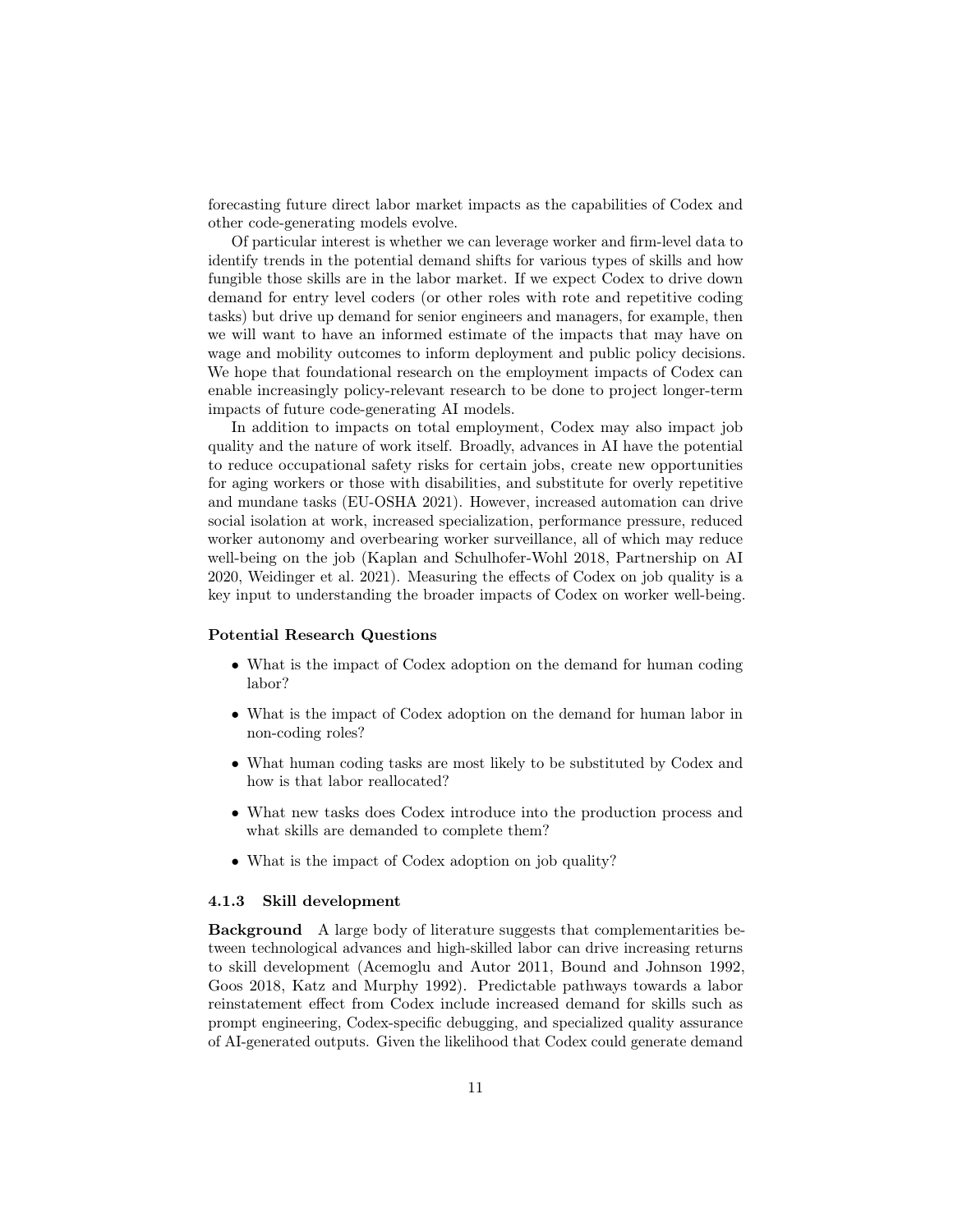for new skills in the labor force, we would like to examine the ways that Codex can also drive the development of new skills when incorporated into training and education programs. By examining this question empirically with Codex, we intend to contribute to a body of literature that has investigated the impact of technological development on skill development. Several descriptive case studies summarize the experiences of students or firms that integrate low-code software tools into work and learning environments (Beranic, Rek, and Hericko [2020,](#page-16-7) Corral, Fronza, and Pahl [2021\)](#page-17-11). However, we are not aware of any empirical work estimating the impact of these tools on skill development or retention.

How Codex May Impact Skill Development The ability for Codex to make coding suggestions could either enhance a user's learning process or create inattentive reliance on Codex that may stifle creativity and iterative learning. It is plausible that Codex suggestions disincentivize coders from learning or retaining new knowledge when they feel they can rely on Codex. We are particularly interested in learning whether or not this is the case at the frontier of human coding innovation and skill development. Estimating the impact of Codex on coding skill development can help us understand the impact on human coding innovation – an important driver of technological progress and an essential data input for increasingly powerful code generation tools. Furthermore, evaluating the impacts of Codex on skill development for coders and non-coders alike can influence decisions about future education policy and the design of training programs that match the needs of the economy.

#### Potential Research Questions

- How does the introduction of Codex to coding education programs change the skills that learners develop?
- How does the adoption of Codex for use by advanced coders impact their coding innovation, creativity, and skill development?
- What non-coding skill development trends are impacted most by the applications built using the Codex API?
- What implications might the use of Codex in education and training have for amplification of certain coding practices?

### 4.2 Indirect Impacts

The outcomes included in this section are listed separately from those above purely because we expect the outputs from research on the "direct" impacts above to be key inputs into understanding the impact of Codex on these "indirect" impacts. The distinction between direct and indirect impacts does not reflect a difference in the relative importance of the outcomes in either group within this research agenda.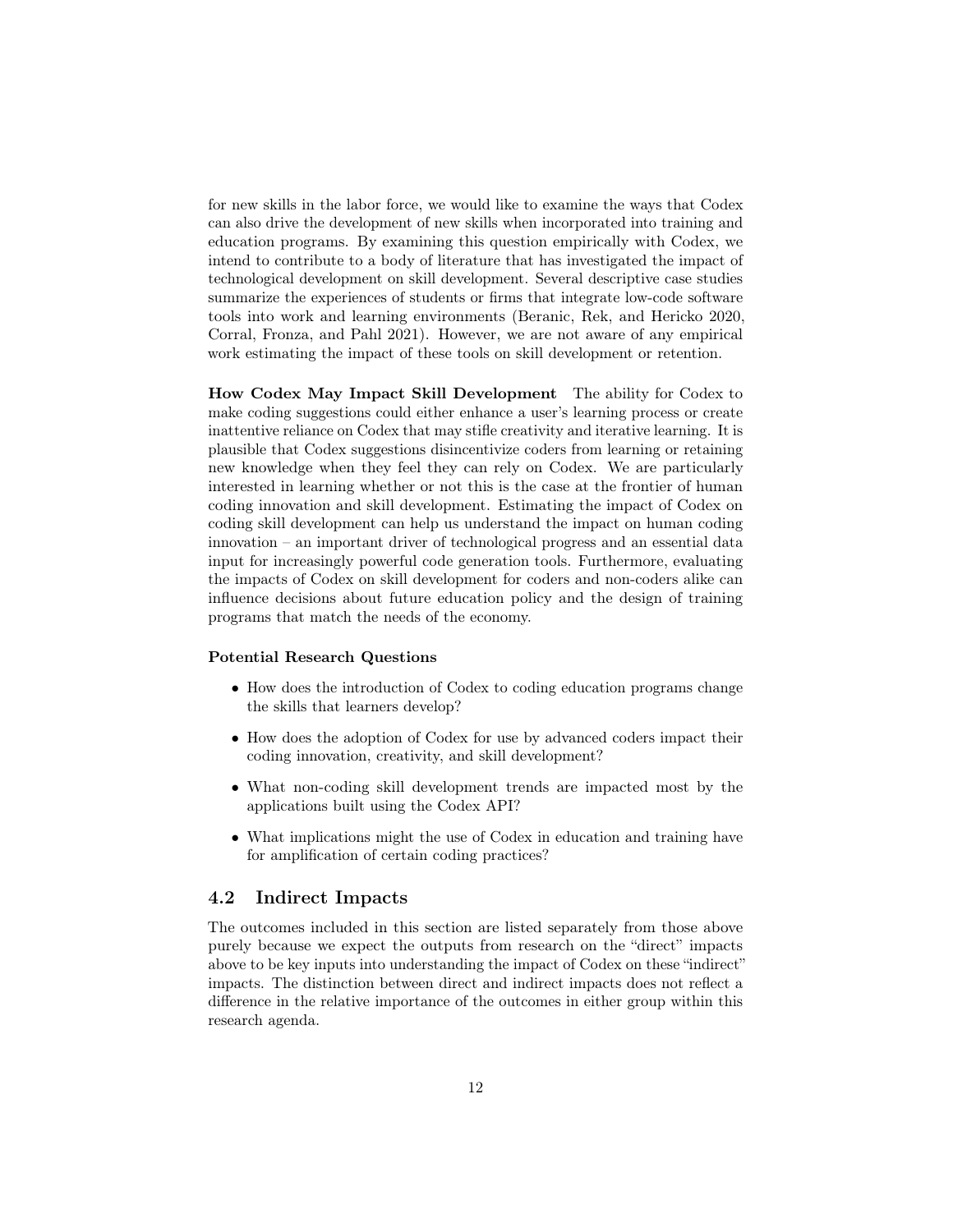#### 4.2.1 Consumer Prices

Background Technological progress has made the production of countless goods and services cheaper over time (Roser [2016\)](#page-19-12). Researchers have speculated that as the general capabilities of AI advance, the costs of labor to produce many goods and services could fall dramatically, driving a reduction in the market price for consumer goods and services (Stone et al. [2016\)](#page-19-13). Such an impact would rely on AI systems introducing productivity and efficiency gains into the production process, including by substituting human labor with automated systems that run at lower marginal costs.

How Codex May Affect Consumer Prices Codex provides a tangible opportunity to better understand how the introduction of a specific, potentially powerful AI system can impact the costs of production, and how that impact is passed on to consumers via prices. By augmenting any production process that in part relies on code generation, Codex could have a downstream impact on the prices of goods and services. Through partnerships with firms that have adopted Codex, we can learn about the impact of Codex on factors of production, and begin to build an understanding of how those impacts are passed on to consumers, if at all. Given the growing importance of coding and software as an input to the production of goods and services, understanding this impact for one code generation model could foster better understanding of the potential impacts of increasingly capable code generation models in the future.

#### Potential Research Questions

- What is the impact of Codex adoption on the price of goods and services produced by the adopting entity?
- What mechanisms drive observed impacts on prices, and how might these impacts scale with model improvements?

#### 4.2.2 Inter-firm competition

Background AI-adopting firms with a better ability to collect and use data – specifically data that is inaccessible to their competitors – may drive "unfair competition" (Acemoglu [2021a\)](#page-16-8). As a result, particularly well-positioned firms could capture excessive consumer surplus and relax price competition in the market (Acemoglu [2021a\)](#page-16-8). Investments in AI technology have been shown to be correlated with increased firm growth, particularly among already large firms relative to others in their industry (Babina et al. [2021\)](#page-16-9). Better understanding the potential for Codex to drive increased industry concentration is a critical input to improved deployment strategy and public policy design.

How Codex May Impact Inter-firm Competition The effective adoption of Codex could spark productivity and efficiency gains, potentially driving faster growth at the firm level. We're interested in understanding the characteristics of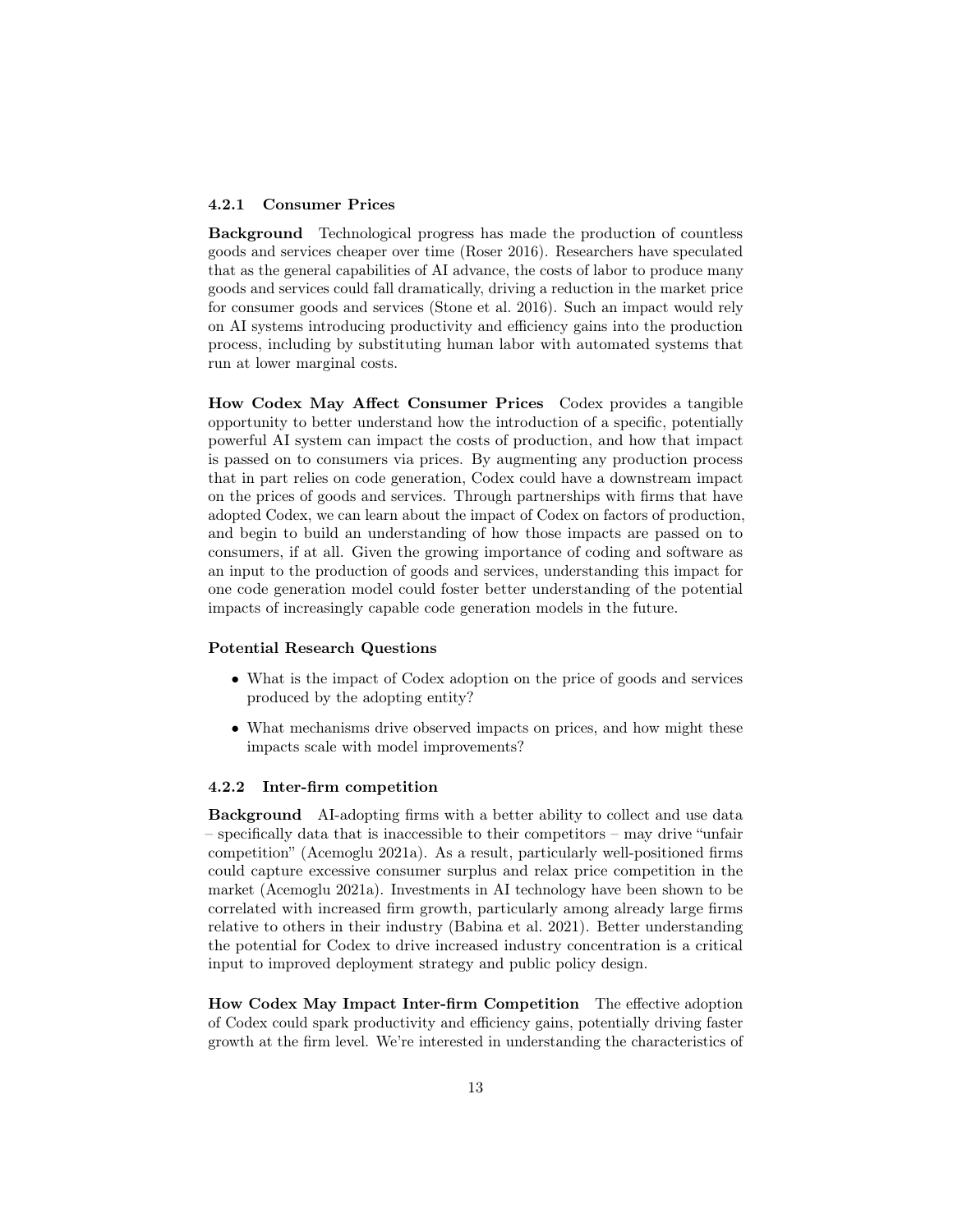a firm that make it more likely to realize the economic impacts from Codex. Are there existing monopolies within industries that Codex would further entrench? What impact would the adoption of Codex have on competition and what role should those impacts play in deployment policy?

A deeper understanding of the impacts of modern AI-system adoption on competition is urgently needed. However, without a sample of several hundred firms, many confounding factors would limit our ability to causally identify the impact of Codex on firm-level competition dynamics. As such, our priority in the short term is to enhance our understanding of the mechanisms through which Codex might accelerate firm-level growth, focusing empirical research on the "direct" impacts described previously in this document that might effect market dynamics. We encourage expressions of interest from scholars interested in guiding our approach to better understanding impacts on competition dynamics and how Codex might impact the underlying drivers of shifts in market power.

#### Potential Research Questions

- What is the impact of Codex adoption on firm growth? How is this impact mediated by firm and industry characteristics?
- Under what circumstances might Codex adoption increase the risk of harmful monopolies?

#### 4.2.3 Economic Inequality

Background In the US, the average 2021 annual income among individuals in the top 1% of earners (\$1.6m) was approximately 84x higher than the average income of individuals in the bottom 50% of earners (\$19.1k) (Blanchet, Saez, and Zuckman [2022\)](#page-17-12). The divergence of both income and wealth in the US since the 1980s has been attributed in part to the economic impacts of technological change (Jaumotte, Lall, and Papageorgiou [2013,](#page-18-10) Acemoglu [2002,](#page-15-0) Rotman [2014\)](#page-19-14). Numerous studies have demonstrated that middle-wage jobs have been increasingly displaced through technological innovation in recent decades. Highly routine jobs have been particularly susceptible to displacement, while those requiring abstract or manual tasks (professional, managerial, and technical occupations at the higher end of the wage spectrum as well as service and labor jobs at the other) have proven less susceptible (Autor [2015,](#page-16-3) Autor, Levy, and Murnane [2003,](#page-16-10) Autor and Dorn [2013,](#page-16-11) Goos and Manning [2007\)](#page-18-11). This phenomenon has been termed "job polarization" and has been attributed to skill-biased and routine-biased technological change (Berman, Bound, and Machin [1998,](#page-16-12) Goos and Manning [2007,](#page-18-11) Goos, Manning, and Salomons [2014\)](#page-18-12). A core driver of the distributive economic impacts of LLMs and other AI systems is whether they are primarily used to augment and complement human labor or replace it (Brynjolfsson [2022,](#page-17-13) Acemoglu and Restrepo [2021\)](#page-16-1).

How Codex May Affect Economic Inequality Codex presents an example of how the scope of "routine" automatable tasks can change over time (Lu [2015\)](#page-18-13).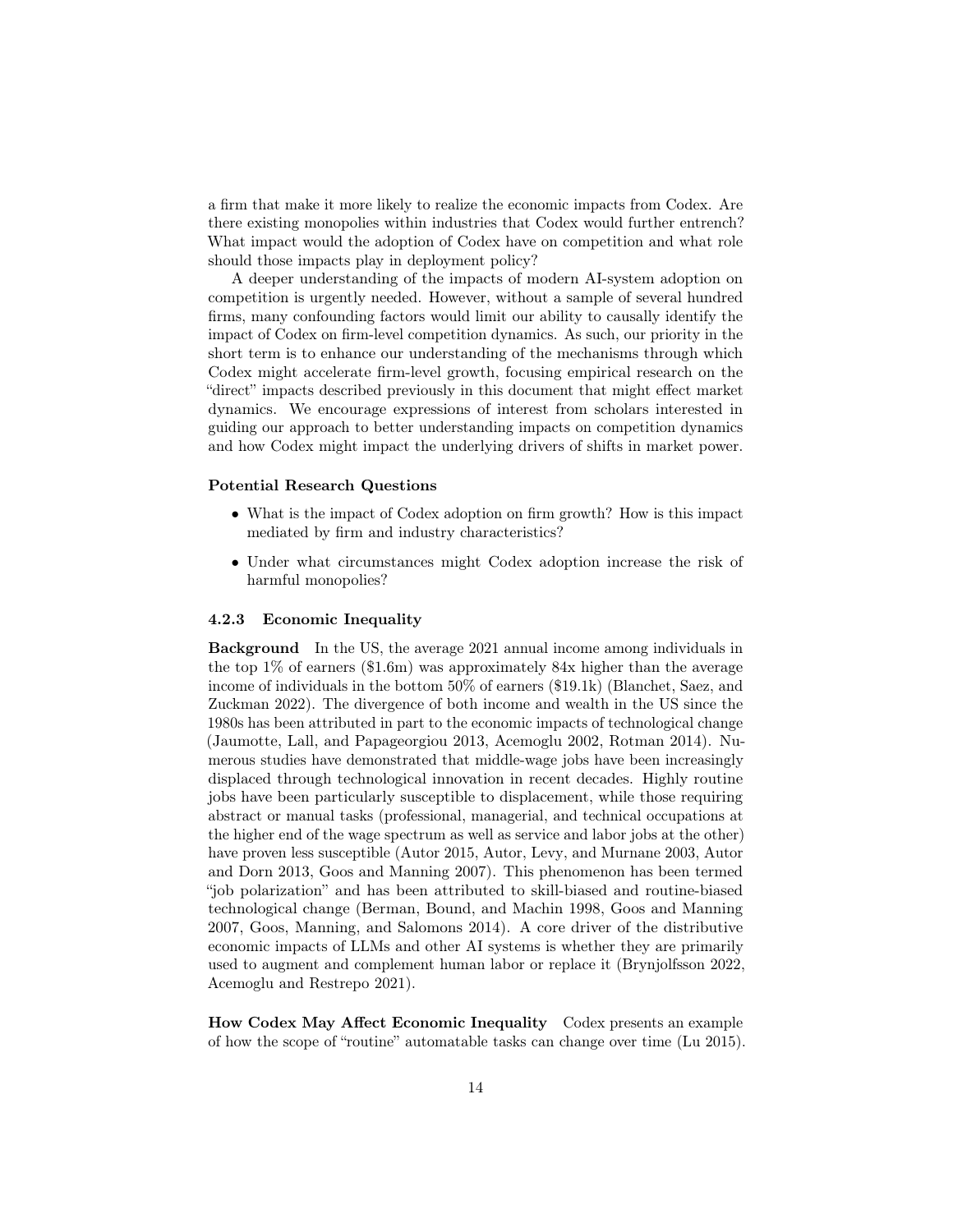This shift may be gradual and uneven, particularly across different labor markets, with some workers and firms adopting new technologies more readily than others. This may lead to a widening of existing disparities in skill, training, or digital literacy, or to greater inequality in the distribution of economic benefits from technology.

The adoption of new technologies and automation methods is not inevitable. Different firms and workers may have different preferences and costs for adopting new technology. In addition, some workers may be unable to adopt new technologies due to the high cost of complementary technologies, the high cost of retraining, or insufficient digital literacy. The adoption of Codex therefore may correlate with  $-$  and exacerbate  $-$  existing inequities in technology access, digital literacy, and economic opportunity. There is a risk that the economic benefits of code generation models may be shared unequally, with much of the gains flowing to the owners of capital, such as investors and shareholders.

By partnering with external academics and Codex customers, we aim to foster research that helps assess the impact of Codex on the distribution of income, skills, wealth, and economic mobility. The outcomes of this research will be key inputs to policy design aimed at mitigating any distributional impacts of new AI systems that may amplify harmful inequities.

#### Potential Research Questions

- How does Codex adoption correlate with other indicators of economic opportunity and mobility at the firm level (industry type, firm size, location, etc.) and individual level (income, wealth, race, zip code, etc.)?
- How can alternate model deployment strategies reduce the risk of harmfully exacerbating economic inequalities?
- How does Codex adoption change labor demand across the income and skill distribution?

## 5 Prioritization

We listed numerous avenues for research above and we encourage collaborations to pursue them all. When considering which projects to initiate, we will prioritize research that has the following characteristics:

- Helps build sustained partnerships for data sharing and research collaboration that can improve learning about the economic impacts of LLMs over time.
- Has the potential to inform deployment decisions for code generation models or could directly influence public policy decisions meant to enhance the economic benefits of these models and minimize any negative impacts.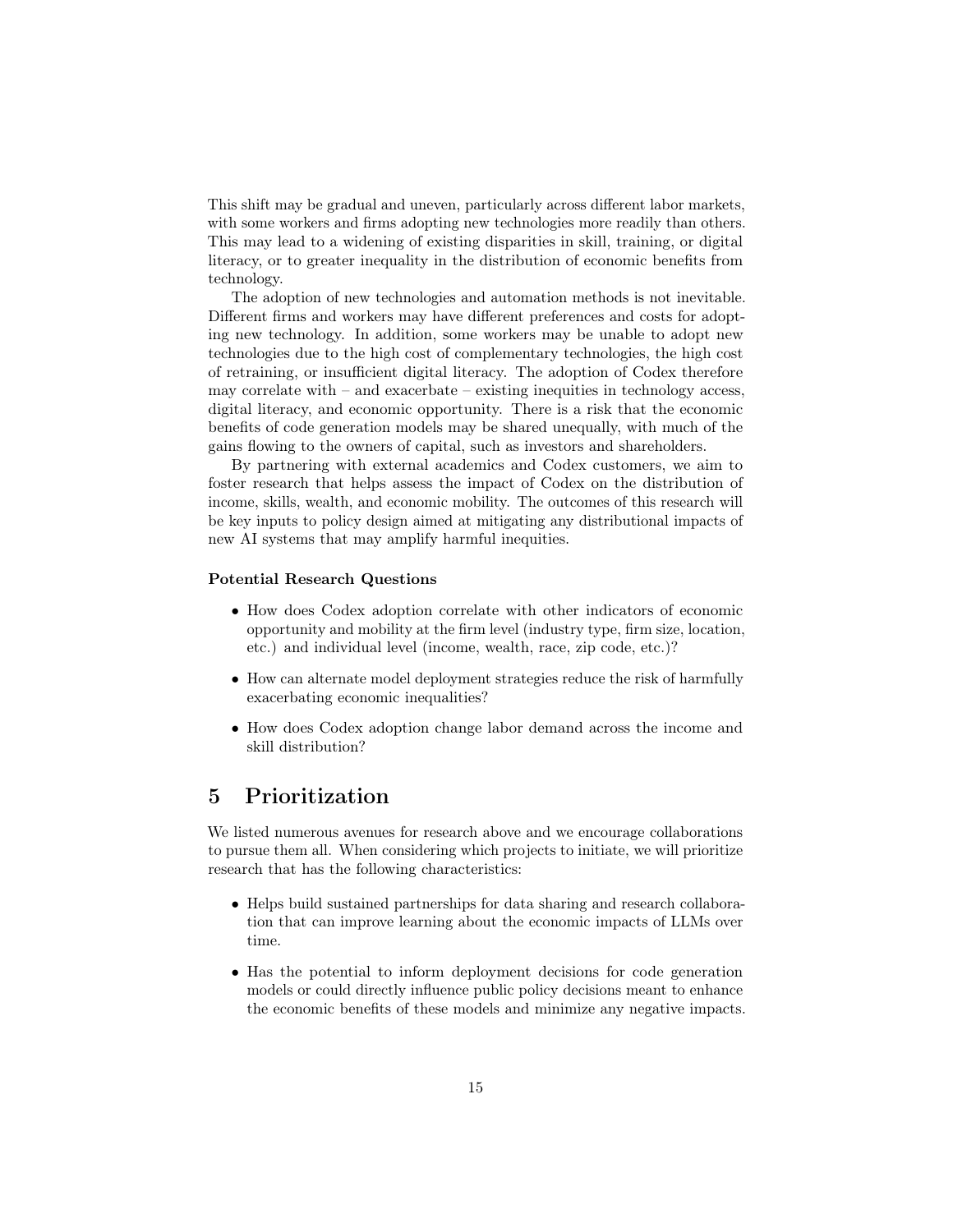- Helps segment aspects of code generation models based on their likely economic impact, both positive and negative, in order to inform future model design decisions.
- Helps OpenAI, other AI developers and external research partners estimate the potential future economic impacts of improved code generation models.
- Is unlikely to happen without OpenAI support.
- Is most likely to succeed if led by researchers who are external to OpenAI.

# 6 Conclusion

This research agenda is just one of several recent contributions meant to inform the direction of future work to ensure that the economic impacts of AI are as universally positive as possible (Acemoglu [2021a,](#page-16-8) Acemoglu [2021b,](#page-16-13) Partnership on AI [2021,](#page-19-15) Siddarth et al. [2021,](#page-19-16) Weidinger et al. [2021,](#page-20-0) Autor, Mindell, and Reynolds [2022\)](#page-16-14). We are excited by progress in the fields of AI ethics, safety, and alignment research and recognize that as the capabilities of AI systems advance, so too will the potential impacts of key decisions related to AI system design, deployment, and public policy. It is our hope that this research agenda will not only inspire deeper conversation about the economic impacts of increasingly capable LLMs but also – paired with the [Call for Expressions of Interest](https://openai.com/blog/economic-impacts) – catalyze concrete action to measure economic impacts and inform decision-making in these areas.

[Call for Expressions of Interest](https://openai.com/blog/economic-impacts) If you are a researcher interested in partnering with OpenAI researchers and customers to study the economic impacts of Codex, please see the link above to read more and for details on how to submit an expression of interest.

Acknowledgements Thanks to Steven Adler, Lama Ahmad, Stephanie Bell, Miles Brundage, Katya Klinova, Gretchen Krueger, Jade Leung, Anna Makanju, Katie Mayer, Richard Ngo, Cullen O'Keefe, Girish Sastry, Sarah Shoker, and Natalie Staudacher for feedback on drafts of this document. Thanks to Michelle Alexopoulos, Sarah Bana, Alex Bartik, Erik Brynjolfsson, Tim de Stefano, Avi Goldfarb, Marlène Koffi, Mina Lee, Zanele Munyikwa, Mark Muro, Frank Nagle, Maria del Rio-Chanona, Daniel Rock, Anna Salomons, and Ben Weidmann for helpful discussions on potential avenues for research on the economic impacts of code generation models.

# References

<span id="page-15-0"></span>Acemoglu, Daron (2002). "Technical Change, Inequality, and the Labor Market". In: Journal of Economic Literature 40.1, pp. 7–72. issn: 0022-0515.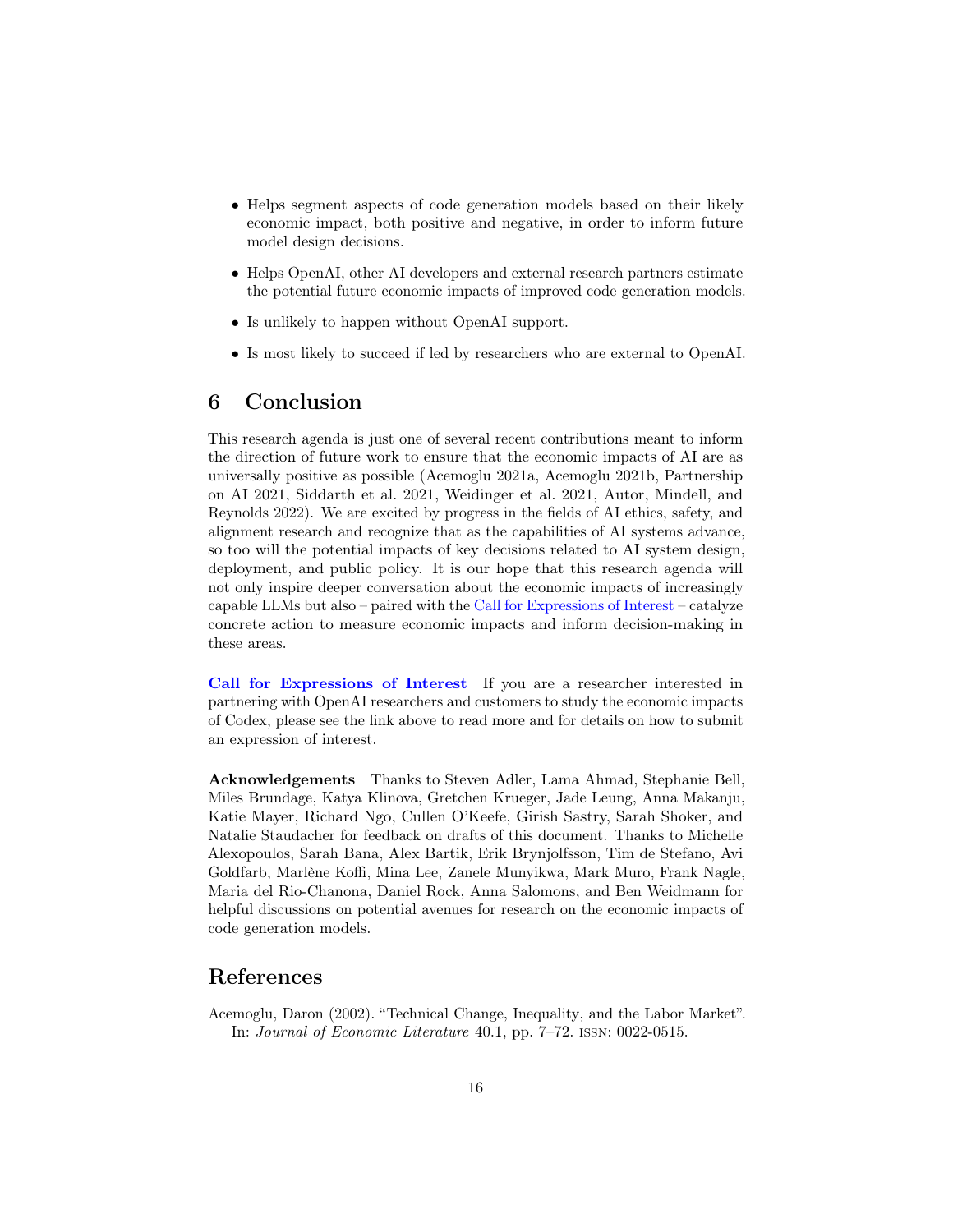- <span id="page-16-8"></span>Acemoglu, Daron (Sept. 2021a). Harms of AI. Tech. rep. w29247. Cambridge, MA: National Bureau of Economic Research, w29247. DOI: [10.3386/w29247](https://doi.org/10.3386/w29247).
- <span id="page-16-13"></span>— ed. (2021b). Redesigning AI: Work, Democracy, and Justice in the Age of Automation. Boston Review/Forum 18 (46.2). Cambridge, MA: Boston Review. isbn: 978-1-946511-62-1.
- <span id="page-16-6"></span>Acemoglu, Daron and David Autor (2011). "Skills, Tasks and Technologies: Implications for Employment and Earnings". In: Handbook of Labor Economics. Vol. 4. Elsevier, pp. 1043-1171. ISBN: 978-0-444-53452-1. DOI: [10.1016/S0169-](https://doi.org/10.1016/S0169-7218(11)02410-5) [7218\(11\)02410-5](https://doi.org/10.1016/S0169-7218(11)02410-5).
- <span id="page-16-2"></span>Acemoglu, Daron and Pascual Restrepo (June 2018). "The Race between Man and Machine: Implications of Technology for Growth, Factor Shares, and Employment". In: American Economic Review 108.6, pp. 1488–1542. issn: 0002-8282. DOI: [10.1257/aer.20160696](https://doi.org/10.1257/aer.20160696).
- <span id="page-16-5"></span>— (May 2019). "Automation and New Tasks: How Technology Displaces and Reinstates Labor". In: Journal of Economic Perspectives 33.2, pp. 3–30. issn: 0895-3309. doi: [10.1257/jep.33.2.3](https://doi.org/10.1257/jep.33.2.3).
- <span id="page-16-1"></span>— (June 2021). Tasks, Automation, and the Rise in US Wage Inequality. Tech. rep. w28920. Cambridge, MA: National Bureau of Economic Research, w28920. doi: [10.3386/w28920](https://doi.org/10.3386/w28920).
- <span id="page-16-4"></span>Aghion, Philippe, Céline Antonin, and Simon Bunel (Jan. 2020). "Artificial Intelligence, Growth and Employment: The Role of Policy". In: Economie et Statistique / Economics and Statistics 510-511-512, pp. 149–164. ISSN: 03361454. DOI: [10.24187/ecostat.2019.510t.1994](https://doi.org/10.24187/ecostat.2019.510t.1994).
- <span id="page-16-0"></span>Amodei, Dario et al. (July 2016). "Concrete Problems in AI Safety". In: arXiv:1606.06565  $[cs]$ . arXiv: [1606.06565 \[cs\]](https://arxiv.org/abs/1606.06565).
- <span id="page-16-3"></span>Autor, David (Aug. 2015). "Why Are There Still So Many Jobs? The History and Future of Workplace Automation". In: Journal of Economic Perspectives 29.3, pp. 3–30. ISSN: 0895-3309. DOI: [10.1257/jep.29.3.3](https://doi.org/10.1257/jep.29.3.3).
- <span id="page-16-11"></span>Autor, David and David Dorn (Aug. 2013). "The Growth of Low-Skill Service Jobs and the Polarization of the US Labor Market". In: American Economic Review 103.5, pp. 1553–1597. ISSN: 0002-8282. DOI: [10.1257/aer.103.5.1553](https://doi.org/10.1257/aer.103.5.1553).
- <span id="page-16-10"></span>Autor, David, Frank Levy, and Richard J Murnane (2003). "The Skill Content of Recent Technological Change: An Empirical Exploration". In: Quarterly Journal of Economics.
- <span id="page-16-14"></span>Autor, David, David A. Mindell, and Elisabeth B. Reynolds (2022). The Work of the Future: Building Better Jobs in an Age of Intelligent Machines. The MIT Press. isbn: 978-0-262-36775-2. doi: [10.7551/mitpress/14109.001.0001](https://doi.org/10.7551/mitpress/14109.001.0001).
- <span id="page-16-9"></span>Babina, Tania et al. (Nov. 2021). "Artificial Intelligence, Firm Growth, and Product Innovation".
- <span id="page-16-7"></span>Beranic, Tina, Patrik Rek, and Marjan Hericko (Oct. 2020). "Adoption and Usability of Low-Code/No-Code Development Tools". In: Proceedings of the Central European Conference on Information and Intelligent Systems. Varazdin, Croatia.
- <span id="page-16-12"></span>Berman, Eli, John Bound, and Stephen Machin (Nov. 1998). "Implications of Skill-Biased Technological Change: International Evidence\*". In: The Quarterly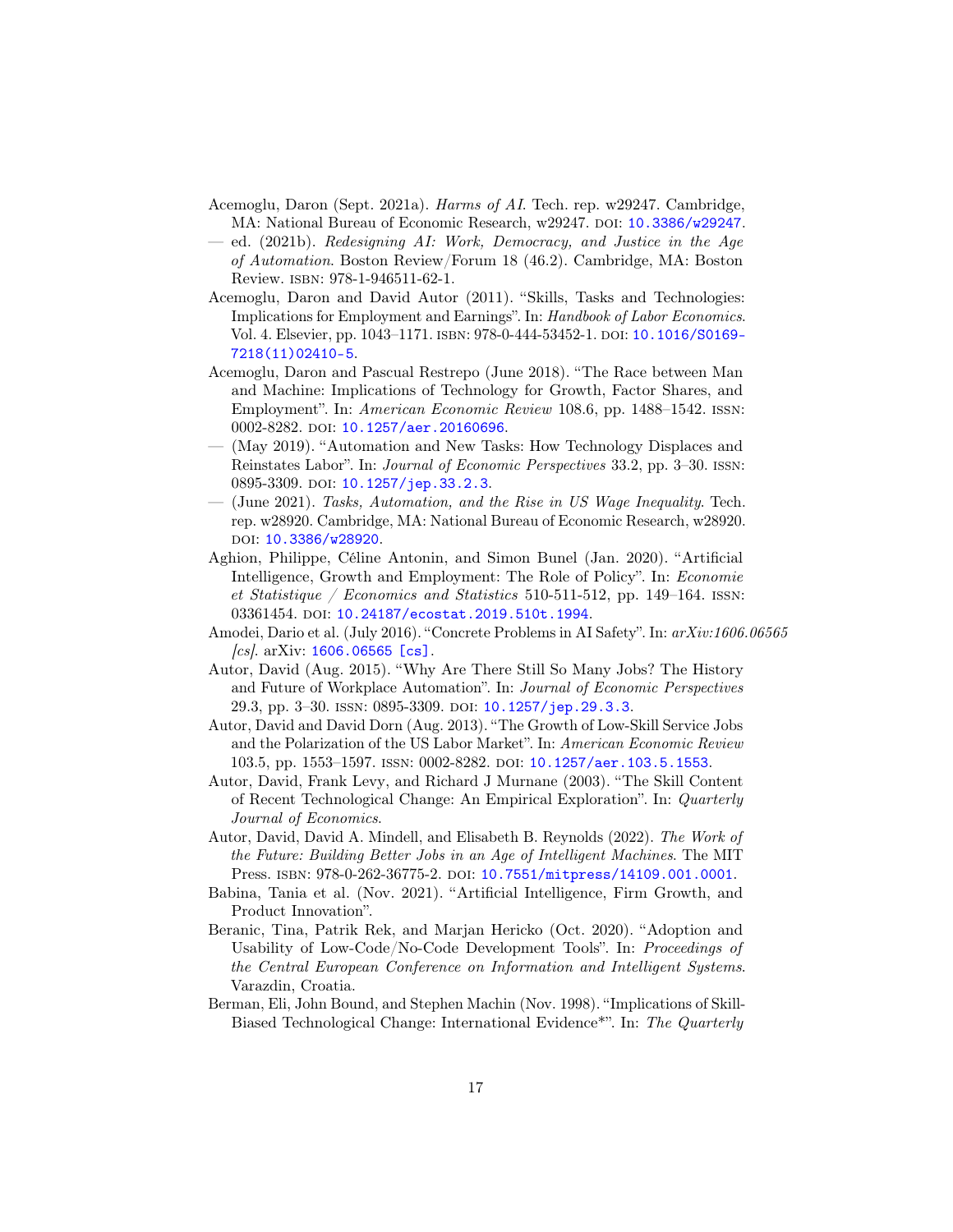Journal of Economics 113.4, pp. 1245–1279. ISSN: 1531-4650, 0033-5533. DOI: [10.1162/003355398555892](https://doi.org/10.1162/003355398555892).

- <span id="page-17-12"></span>Blanchet, Thomas, Emmanuel Saez, and Gabriel Zuckman (Feb. 2022). Realtime Inequality. https://realtimeinequality.org/.
- <span id="page-17-10"></span>Bound, John and George Johnson (1992). "Changes in the Structure of Wages in the 1980's: An Evaluation of Alternative Explanations". In: The American Economic Review 82.3, pp. 371–392. issn: 00028282.
- <span id="page-17-1"></span>Brand, Jennie E. (Aug. 2015). "The Far-Reaching Impact of Job Loss and Unemployment". In: Annual Review of Sociology 41.1, pp. 359–375. ISSN: 0360-0572, 1545-2115. poi: [10.1146/annurev-soc-071913-043237](https://doi.org/10.1146/annurev-soc-071913-043237).
- <span id="page-17-3"></span>Brown, Tom B. et al. (July 2020). "Language Models Are Few-Shot Learners". In: arXiv:2005.14165 [cs]. arXiv: [2005.14165 \[cs\]](https://arxiv.org/abs/2005.14165).
- <span id="page-17-13"></span>Brynjolfsson, Erik (Jan. 2022). "The Turing Trap: The Promise & Peril of Human-Like Artificial Intelligence". In:  $arXiv:2201.04200$  [cs, econ, q-fin]. arXiv: [2201.04200 \[cs, econ, q-fin\]](https://arxiv.org/abs/2201.04200).
- <span id="page-17-7"></span>Brynjolfsson, Erik, Seth Benzell, and Daniel Rock (2020). Understanding and Addressing the Modern Productivity Paradox. Research Brief. MIT.
- <span id="page-17-9"></span>Brynjolfsson, Erik and Andrew McAfee (2014). The Second Machine Age: Work, Progress, and Prosperity in a Time of Brilliant Technologies. First edition. New York: W.W. Norton & Company. isbn: 978-0-393-23935-5.
- <span id="page-17-6"></span>Brynjolfsson, Erik, Daniel Rock, and Chad Syverson (Nov. 2017). Artificial Intelligence and the Modern Productivity Paradox: A Clash of Expectations and Statistics. Tech. rep. w24001. Cambridge, MA: National Bureau of Economic Research, w24001. DOI: [10.3386/w24001](https://doi.org/10.3386/w24001).
- <span id="page-17-2"></span>Caprettini, Bruno and Hans-Joachim Voth (Sept. 2020). "Rage against the Machines: Labor-Saving Technology and Unrest in Industrializing England". In: American Economic Review: Insights 2.3, pp. 305–320. issn: 2640-205X, 2640-2068. doi: [10.1257/aeri.20190385](https://doi.org/10.1257/aeri.20190385).
- <span id="page-17-0"></span>Chen, Mark et al. (July 2021). "Evaluating Large Language Models Trained on Code". In: arXiv:2107.03374 [cs]. arXiv: [2107.03374 \[cs\]](https://arxiv.org/abs/2107.03374).
- <span id="page-17-11"></span>Corral, Luis, Ilenia Fronza, and Claus Pahl (Oct. 2021). "Block-Based Programming Enabling Students to Gain and Transfer Knowledge with a No-code Approach". In: Proceedings of the 22st Annual Conference on Information Technology Education. SnowBird UT USA: ACM. ISBN: 978-1-4503-8355-4. doi: [10.1145/3450329.3478314](https://doi.org/10.1145/3450329.3478314).
- <span id="page-17-8"></span>Damioli, Giacomo, Vincent Van Roy, and Daniel Vertesy (Mar. 2021). "The Impact of Artificial Intelligence on Labor Productivity". In: Eurasian Business Review 11.1, pp. 1-25. ISSN: 1309-4297, 2147-4281. DOI: [10.1007/s40821-](https://doi.org/10.1007/s40821-020-00172-8) [020-00172-8](https://doi.org/10.1007/s40821-020-00172-8).
- <span id="page-17-4"></span>Dhariwal, Prafulla et al. (Apr. 2020). "Jukebox: A Generative Model for Music". In: arXiv:2005.00341 [cs, eess, stat]. arXiv: [2005.00341 \[cs, eess, stat\]](https://arxiv.org/abs/2005.00341).
- <span id="page-17-5"></span>Frank, Morgan R. et al. (Apr. 2019). "Toward Understanding the Impact of Artificial Intelligence on Labor". In: Proceedings of the National Academy of Sciences 116.14, pp. 6531–6539. ISSN: 0027-8424, 1091-6490. DOI: [10.1073/](https://doi.org/10.1073/pnas.1900949116) [pnas.1900949116](https://doi.org/10.1073/pnas.1900949116).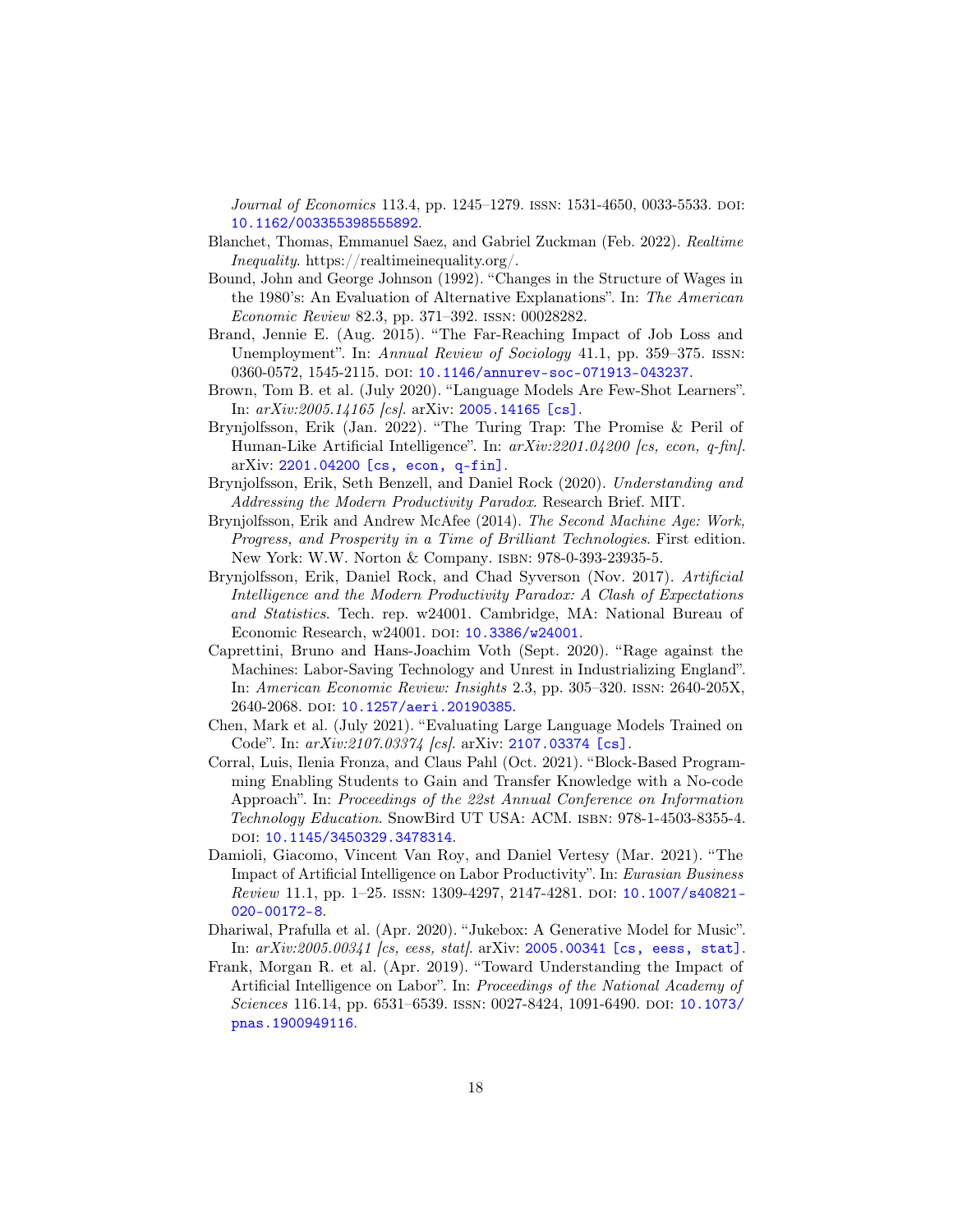- <span id="page-18-0"></span>Frey, Carl Benedikt (2019). The Technology Trap: Capital, Labor, and Power in the Age of Automation. First paperback printing. Princeton, New Jersey Oxford: Princeton University Press. isbn: 978-0-691-21079-7 978-0-691-17279- 8.
- <span id="page-18-4"></span>Frey, Carl Benedikt and Michael A. Osborne (Jan. 2017). "The Future of Employment: How Susceptible Are Jobs to Computerisation?" In: Technological Forecasting and Social Change 114, pp. 254–280. ISSN: 00401625. DOI: [10.1016/j.techfore.2016.08.019](https://doi.org/10.1016/j.techfore.2016.08.019).
- <span id="page-18-8"></span>Goos, Maarten (July 2018). "The Impact of Technological Progress on Labour Markets: Policy Challenges". In: *Oxford Review of Economic Policy* 34.3, pp. 362-375. ISSN: 0266-903X, 1460-2121. DOI: [10.1093/oxrep/gry002](https://doi.org/10.1093/oxrep/gry002).
- <span id="page-18-11"></span>Goos, Maarten and Alan Manning (Feb. 2007). "Lousy and Lovely Jobs: The Rising Polarization of Work in Britain". In: Review of Economics and Statistics 89.1, pp. 118–133. issn: 0034-6535, 1530-9142. doi: [10.1162/rest.89.1.118](https://doi.org/10.1162/rest.89.1.118).
- <span id="page-18-12"></span>Goos, Maarten, Alan Manning, and Anna Salomons (Aug. 2014). "Explaining Job Polarization: Routine-Biased Technological Change and Offshoring". In: American Economic Review 104.8, pp. 2509-2526. ISSN: 0002-8282. DOI: [10.1257/aer.104.8.2509](https://doi.org/10.1257/aer.104.8.2509).
- <span id="page-18-2"></span>Gordon, Robert (Apr. 2018). Why Has Economic Growth Slowed When Innovation Appears to Be Accelerating? Tech. rep. w24554. Cambridge, MA: National Bureau of Economic Research, w24554. DOI: [10.3386/w24554](https://doi.org/10.3386/w24554).
- <span id="page-18-5"></span>Grace, Katja et al. (July 2018). "Viewpoint: When Will AI Exceed Human Performance? Evidence from AI Experts". In: Journal of Artificial Intelligence Research 62, pp. 729-754. ISSN: 1076-9757. DOI: [10.1613/jair.1.11222](https://doi.org/10.1613/jair.1.11222).
- <span id="page-18-6"></span>Gruetzemacher, Ross, David Paradice, and Kang Bok Lee (Dec. 2020). "Forecasting Extreme Labor Displacement: A Survey of AI Practitioners". In: Technological Forecasting and Social Change 161, p. 120323. issn: 00401625. DOI: [10.1016/j.techfore.2020.120323](https://doi.org/10.1016/j.techfore.2020.120323).
- <span id="page-18-10"></span>Jaumotte, Florence, Subir Lall, and Chris Papageorgiou (June 2013). "Rising Income Inequality: Technology, or Trade and Financial Globalization?" In: IMF Economic Review 61.2, pp. 271-309. ISSN: 2041-4161, 2041-417X. DOI: [10.1057/imfer.2013.7](https://doi.org/10.1057/imfer.2013.7).
- <span id="page-18-7"></span>Kaplan, Greg and Sam Schulhofer-Wohl (Aug. 2018). "The Changing (Dis- )Utility of Work". In: Journal of Economic Perspectives 32.3, pp. 239–258. ISSN: 0895-3309. DOI: [10.1257/jep.32.3.239](https://doi.org/10.1257/jep.32.3.239).
- <span id="page-18-9"></span>Katz, L. F. and K. M. Murphy (Feb. 1992). "Changes in Relative Wages, 1963- 1987: Supply and Demand Factors". In: The Quarterly Journal of Economics 107.1, pp. 35–78. issn: 0033-5533, 1531-4650. doi: [10.2307/2118323](https://doi.org/10.2307/2118323).
- <span id="page-18-1"></span>Klinova, Katya and Anton Korinek (July 2021). "AI and Shared Prosperity". In: Proceedings of the 2021 AAAI/ACM Conference on AI, Ethics, and Society. Virtual Event USA: ACM, pp. 645–651. isbn: 978-1-4503-8473-5. doi: [10.1145/3461702.3462619](https://doi.org/10.1145/3461702.3462619).
- <span id="page-18-13"></span>Lu, Qian (2015). "The End of Polarization? Technological Change and Employment in the U.S. Labor Market".
- <span id="page-18-3"></span>Mokyr, Joel, Chris Vickers, and Nicolas L. Ziebarth (Aug. 2015). "The History of Technological Anxiety and the Future of Economic Growth: Is This Time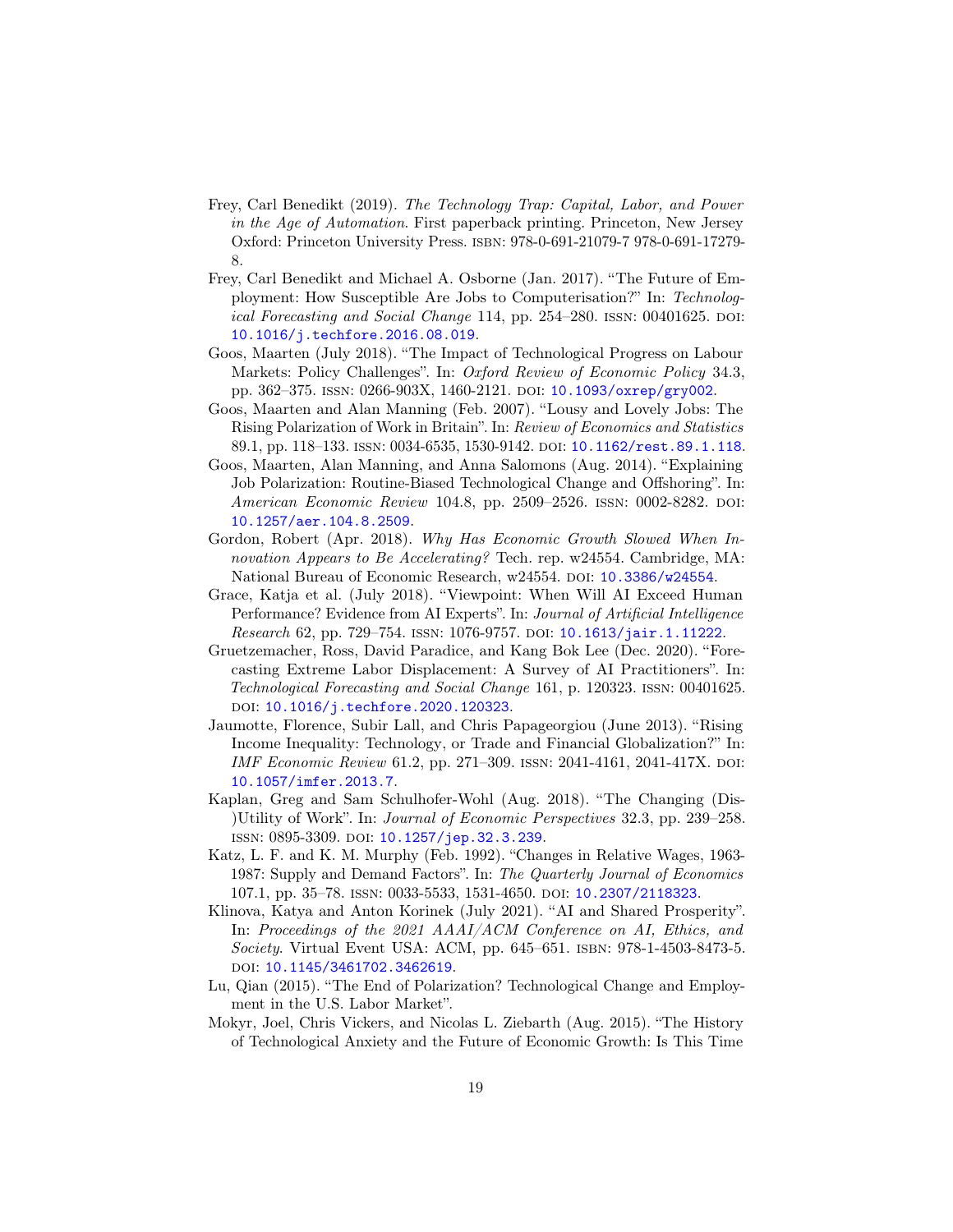Different?" In: Journal of Economic Perspectives 29.3, pp. 31–50. issn: 0895- 3309. doi: [10.1257/jep.29.3.31](https://doi.org/10.1257/jep.29.3.31).

- <span id="page-19-5"></span>OpenAI (2018). OpenAI Charter. https://openai.com/charter/.
- <span id="page-19-10"></span>EU-OSHA (2021). Impact of Artificial Intelligence on Occupational Safety and Health: Policy Brief.
- <span id="page-19-11"></span>Partnership on AI (2020). Framework for Promoting Workforce Well-being in the AI-Integrated Workplace.
- <span id="page-19-15"></span>— (2021). Redesigning AI for Shared Prosperity: An Agenda.
- <span id="page-19-3"></span>Radford, Alec et al. (Feb. 2021). "Learning Transferable Visual Models From Natural Language Supervision". In: arXiv:2103.00020 [cs]. arXiv: [2103.00020](https://arxiv.org/abs/2103.00020)  $[cs]$ .
- <span id="page-19-1"></span>Rae, Jack W. et al. (Jan. 2022). "Scaling Language Models: Methods, Analysis & Insights from Training Gopher". In: arXiv:2112.11446 [cs]. arXiv: [2112.11446](https://arxiv.org/abs/2112.11446)  $[cs]$ .
- <span id="page-19-6"></span>Romer, Paul M. (Oct. 1990). "Endogenous Technological Change". In: Journal of Political Economy 98.5, Part 2, S71–S102. ISSN: 0022-3808, 1537-534X. DOI: [10.1086/261725](https://doi.org/10.1086/261725).
- <span id="page-19-12"></span>Roser, Christoph (Oct. 2016). Faster, Better, Cheaper in the History of Manufacturing: From the Stone Age to Lean Manufacturing and Beyond. Zeroth. 1 Edition. | Boca Raton : CRC Press, 2016.: Productivity Press. isbn: 978-1- 315-36794-1. DOI: [10.1201/9781315367941](https://doi.org/10.1201/9781315367941).
- <span id="page-19-14"></span>Rotman, David (Oct. 2014). "Technology and Inequality". In: MIT Technology Review.
- <span id="page-19-0"></span>Schmillen, Achim D. (May 2020). Causes and Impacts of Job Displacements and Public Policy Responses. Tech. rep. World Bank, Washington, DC. DOI: [10.1596/33720](https://doi.org/10.1596/33720).
- <span id="page-19-8"></span>Seamans, Robert and Manav Raj (2018). "AI, Labor, Productivity and the Need for Firm-Level Data". In: National Bureau of Economic Research.
- <span id="page-19-16"></span>Siddarth, Divya et al. (2021). How AI Fails Us. Tech. rep. Justice, Health & Democracy Impact Initiative, Edmond J. Safra Center for Ethics, Harvard University.
- <span id="page-19-2"></span>Smith, Shaden et al. (Feb. 2022). "Using DeepSpeed and Megatron to Train Megatron-Turing NLG 530B, A Large-Scale Generative Language Model". In: arXiv:2201.11990 [cs]. arXiv: [2201.11990 \[cs\]](https://arxiv.org/abs/2201.11990).
- <span id="page-19-7"></span>Solow, Robert M. (Feb. 1956). "A Contribution to the Theory of Economic Growth". In: The Quarterly Journal of Economics 70.1, p. 65. issn: 00335533. doi: [10.2307/1884513](https://doi.org/10.2307/1884513).
- <span id="page-19-13"></span>Stone, Peter et al. (Sept. 2016). Artificial Intelligence and Life in 2030. One Hundred Year Study on Artificial Intelligence: Report of the 2015-2016 Study Panel. Tech. rep. Stanford, CA: Stanford University.
- <span id="page-19-4"></span>Sun, Yu et al. (July 2021). "ERNIE 3.0: Large-scale Knowledge Enhanced Pretraining for Language Understanding and Generation". In: arXiv:2107.02137  $[cs]$ . arXiv: 2107.02137  $[cs]$ .
- <span id="page-19-9"></span>Tolan, Songül et al. (June 2021). "Measuring the Occupational Impact of AI: Tasks, Cognitive Abilities and AI Benchmarks". In: Journal of Artificial